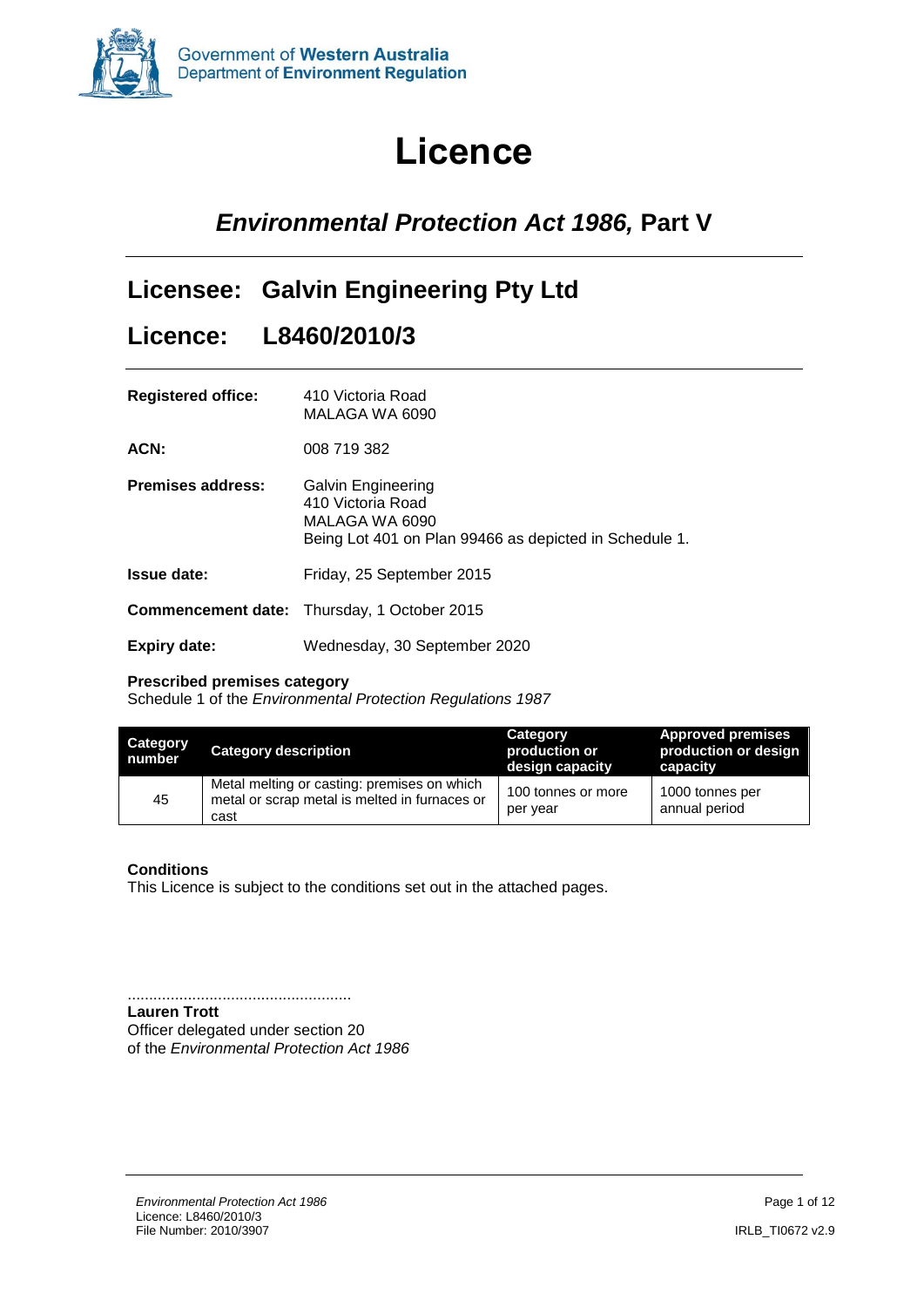

# <span id="page-1-0"></span>**Contents**

| Licence                                    |   |
|--------------------------------------------|---|
| Contents                                   | 2 |
| Introduction                               | 2 |
| Licence conditions                         | 4 |
| General<br>-1                              | 4 |
| 2<br>Emissions                             | 5 |
| 3<br>Information                           | 5 |
| Schedule 1: Maps                           | 7 |
| Schedule 2: Reporting & notification forms | 9 |

# <span id="page-1-1"></span>**Introduction**

This Introduction is not part of the Licence conditions.

### **DER's industry licensing role**

The Department of Environment Regulation (DER) is a government department for the state of Western Australia in the portfolio of the Minister for Environment. DER's purpose is to advise on and implement strategies for a healthy environment for the benefit of all current and future Western Australians.

DER has responsibilities under Part V of the *Environmental Protection Act 1986* (the Act) for the licensing of prescribed premises. Through this process DER regulates to prevent, control and abate pollution and environmental harm to conserve and protect the environment. DER also monitors and audits compliance with works approvals and licence conditions, takes enforcement action as appropriate and develops and implements licensing and industry regulation policy.

### **Licence requirements**

This Licence is issued under Part V of the Act. Conditions contained within the Licence relate to the prevention, reduction or control of emissions and discharges to the environment and to the monitoring and reporting of them.

Where other statutory instruments impose obligations on the Premises/Licensee the intention is not to replicate them in the licence conditions. You should therefore ensure that you are aware of all your statutory obligations under the Act and any other statutory instrument. Legislation can be accessed through the State Law Publisher website using the following link: <http://www.slp.wa.gov.au/legislation/statutes.nsf/default.html>

For your Premises relevant statutory instruments include but are not limited to obligations under the:

- *Environmental Protection (Unauthorised Discharges) Regulations 2004* these Regulations make it an offence to discharge certain materials such as contaminated stormwater into the environment other than in the circumstances set out in the Regulations.
- *Environmental Protection (Controlled Waste) Regulations 2004* these Regulations place obligations on you if you produce, accept, transport or dispose of controlled waste.
- *Environmental Protection (Noise) Regulations 1997 these Regulations require noise* emissions from the Premises to comply with the assigned noise levels set out in the Regulations.

You must comply with your licence. Non-compliance with your licence is an offence and strict penalties exist for those who do not comply.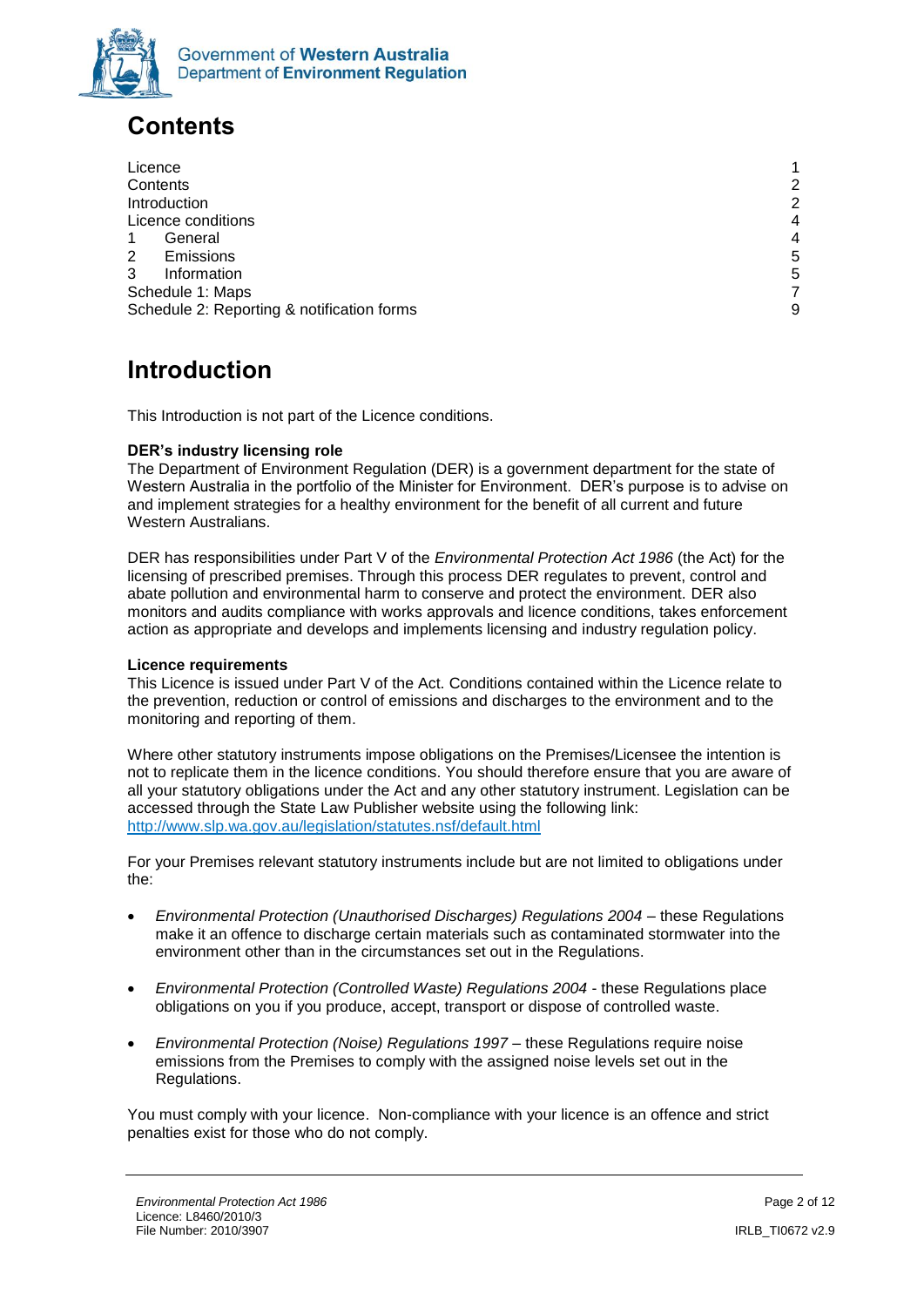

Licence holders are also reminded of the requirements of section 53 of the Act which places restrictions on making certain changes to prescribed premises unless the changes are in accordance with a works approval, licence, closure notice or environmental protection notice.

#### **Licence fees**

If you have a licence that is issued for more than one year, you are required to pay an annual licence fee prior to the anniversary date of issue of your licence. Non payment of annual licence fees will result in your licence ceasing to have effect meaning that it will no longer be valid and you will need to apply for a new licence for your Premises.

#### **Ministerial conditions**

If your Premises has been assessed under Part IV of the Act you may have had conditions imposed by the Minister for Environment. You are required to comply with any conditions imposed by the Minister.

#### **Premises description and Licence summary**

Galvin Engineering Pty Ltd operates a metal melting and casting factory in the Perth suburb of Malaga, approximately 1 kilometre north and south of the nearest residential developments. The site is situated on the Swan Coastal Plain, approximately 250 metres from a priority 3 drinking water area.

The main activities are metal melting and casting. Ferrous and non-ferrous scrap metals are melted in induction furnaces and poured into hard sand and green sand cast moulds. Castings are fettled; shot or sand blasted, machined and may be spray painted.

The main emissions relate to air quality and include dust, fumes, furnace emissions and odour. Three extraction systems are used at Galvin Engineering to capture fumes and dust. Captured emissions are sent to bag houses which use fabric filtrations systems. One extraction system is split and sits above the furnaces to capture fumes generated as the metal is melted and also on canopy above the melt deck. The second and third extraction systems are attached to the sand blast unit and shot blast/grinding areas of the foundry to capture dust and particulate matter.

This Licence is the successor to licence L8460/2010/2 and includes changing the format of the licence.

| Instrument log |               |                    |
|----------------|---------------|--------------------|
| Instrument     | <b>Issued</b> | <b>Description</b> |
| L8460/2010/1   | 03/06/2010    | New application    |
| L8460/2010/2   | 01/10/2010    | New application    |
| L8460/2010/3   | 25/09/2015    | Licence reissue    |

The licences and works approvals issued for the Premises since 03/06/2010 are:

#### **Severance**

It is the intent of these Licence conditions that they shall operate so that, if a condition or a part of a condition is beyond the power of this Licence to impose, or is otherwise *ultra vires* or invalid, that condition or part of a condition shall be severed and the remainder of these conditions shall nevertheless be valid to the extent that they are within the power of this Licence to impose and are not otherwise *ultra vires* or invalid.

### **END OF INTRODUCTION**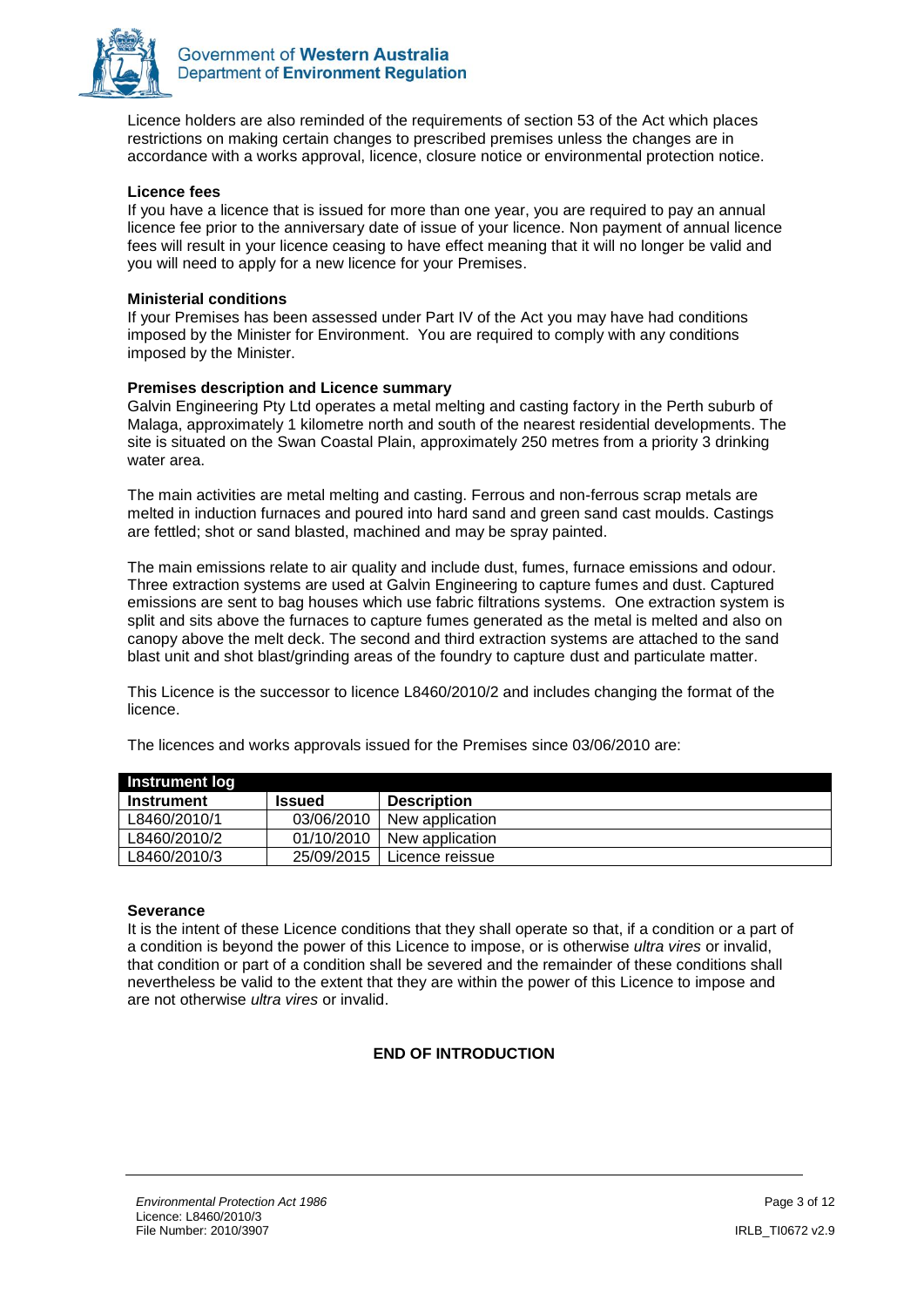

## <span id="page-3-0"></span>**Licence conditions**

### <span id="page-3-1"></span>**1 General**

### **1.1 Interpretation**

- 1.1.1 In the Licence, definitions from the *Environmental Protection Act 1986* apply unless the contrary intention appears.
- 1.1.2 For the purposes of this Licence, unless the contrary intention appears:

**'Act'** means the *Environmental Protection Act 1986;*

**'annual period'** means the inclusive period from 1 January until 31 December in the same year;

**'CEO'** means Chief Executive Officer of the Department of Environment Regulation;

**'CEO'** for the purpose of correspondence means;

Chief Executive Officer Department Administering the Environmental Protection Act 1986 Locked Bag 33 CLOISTERS SQUARE WA 6850 Email: [info@der.wa.gov.au](mailto:info@der.wa.gov.au)

**'Licence'** means this Licence numbered L8460/2010/3 and issued under the Act;

**'Licensee'** means the person or organisation named as Licensee on page 1 of the Licence;

**'Premises'** means the area defined in the Premises Map in Schedule 1 and listed as the Premises address on page 1 of the Licence;

**'SCB1'** means sand casting brass as defined in Australian Standard AS1565:1985

**'Schedule 1'** means Schedule 1 of this Licence unless otherwise stated;

**'Schedule 2'** means Schedule 2 of this Licence unless otherwise stated; and

**'SG Iron'** means Grade ST1 ductile continuous cast iron as defined in Australian Standard AS1831:2007.

- 1.1.3 Any reference to an Australian or other standard in the Licence means the relevant parts of the standard in force from time to time during the term of this Licence.
- 1.1.4 Any reference to a guideline or code of practice in the Licence means the version of that guideline or code of practice in force from time to time, and shall include any amendments or replacements to that guideline or code of practice made during the term of this Licence.
- 1.1.5 Nothing in the Licence shall be taken to authorise any emission that is not mentioned in the Licence, where the emission amounts to:
	- (a) pollution;
	- (b) unreasonable emission;
	- (c) discharge of waste in circumstances likely to cause pollution; or
	- (d) being contrary to any written law.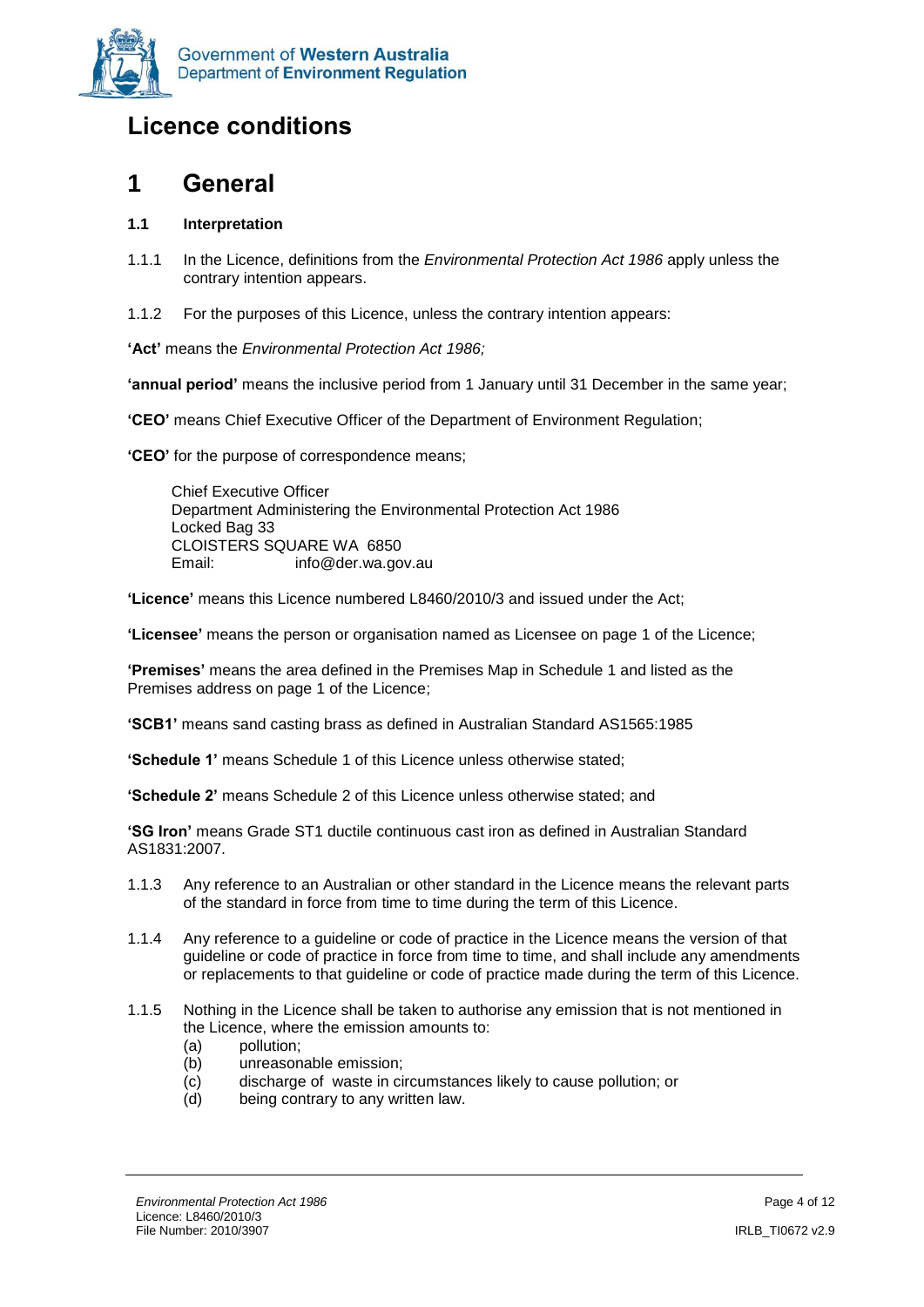

### **1.2 General conditions**

- 1.2.1 The Licensee shall operate and maintain all pollution control and monitoring equipment to the manufacturer's specification or any relevant and effective internal management system.
- 1.2.2 The Licensee shall immediately recover, or remove and dispose of spills of environmentally hazardous materials outside an engineered containment system.

#### **1.3 Premises operation**

1.3.1 The Licensee shall ensure that all activities identified in Table 1.3.1 are undertaken in accordance with the process limits described in that Table.

| Table 1.3.1: Processing of materials               |                              |                                                                                                   |
|----------------------------------------------------|------------------------------|---------------------------------------------------------------------------------------------------|
| <b>Material</b>                                    | <b>Process</b>               | <b>Process limits</b>                                                                             |
| Cast iron, SG iron, SCB1<br>brass, stainless steel | Flame cutting                | All rubber lining and surface treatments to be<br>removed from scrap metal prior to flame cutting |
|                                                    | Metal melting<br>and casting | The lead furnace is not to be used                                                                |

### <span id="page-4-0"></span>**2 Emissions**

### **2.1 Point source emissions to air**

2.1.1 The Licensee shall ensure that where waste is emitted to air from the emission points in Table 2.1.1 and identified on the map of emission points in Schedule 1 it is done so in accordance with the conditions of this Licence.

| Table 2.1.1: Emission points to air |                                                                                                 |                                     |
|-------------------------------------|-------------------------------------------------------------------------------------------------|-------------------------------------|
| <b>Emission point</b><br>reference  | <b>Emission Point source including any abatement</b>                                            | <b>Emission point</b><br>height (m) |
| A1                                  | Fume extraction for green sand furnace and melt deck to<br>baghouse with fabric filtration      | 10                                  |
| A2                                  | Dust collector for grinding and shot blast area extracted to<br>baghouse with fabric filtration | 6                                   |
| A3                                  | Sand blasting cyclone dust extraction and filtration system                                     |                                     |

### <span id="page-4-1"></span>**3 Information**

### **3.1 Records**

- 3.1.1 All information and records required by the Licence shall:
	- (a) be legible;
	- (b) if amended, be amended in such a way that the original and subsequent amendments remain legible or are capable of retrieval;
	- (c) except for records listed in 3.1.1(d) be retained for at least 6 years from the date the records were made or until the expiry of the Licence or any subsequent licence; and
	- (d) for those following records, be retained until the expiry of the Licence and any subsequent licence:
		- (i) off-site environmental effects; or
		- (ii) matters which affect the condition of the land or waters.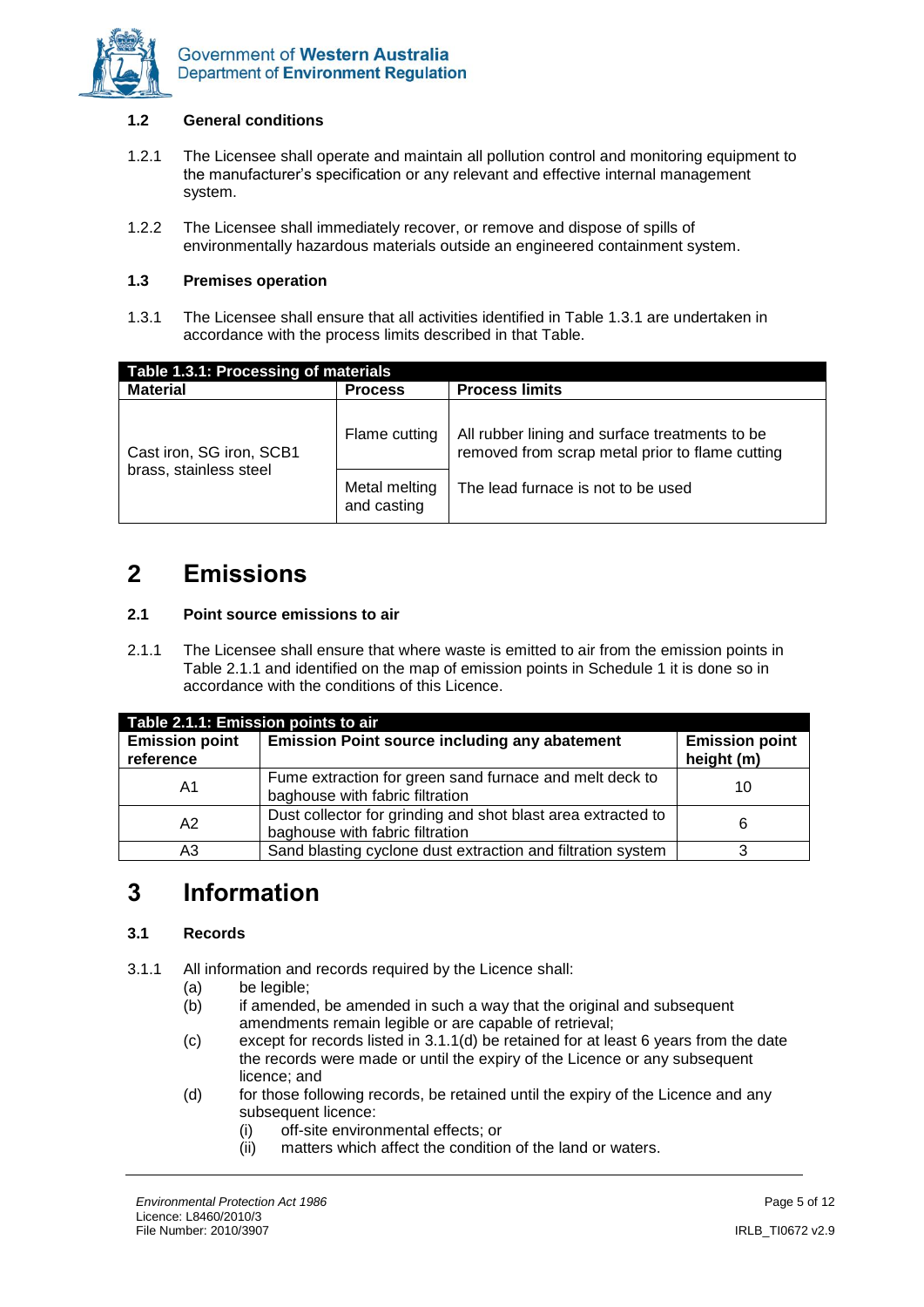

- 3.1.2 The Licensee shall ensure that:
	- (a) any person left in charge of the Premises is aware of the conditions of the Licence and has access at all times to the Licence or copies thereof; and
	- (b) any person who performs tasks on the Premises is informed of all of the conditions of the Licence that relate to the tasks which that person is performing.
- 3.1.3 The Licensee shall complete an Annual Audit Compliance Report indicating the extent to which the Licensee has complied with the conditions of the Licence, and any previous licence issued under Part V of the Act for the Premises for the previous annual period.
- 3.1.4 The Licensee shall implement a complaints management system that as a minimum records the number and details of complaints received concerning the environmental impact of the activities undertaken at the Premises and any action taken in response to the complaint.

### **3.2 Reporting**

3.2.1 The Licensee shall submit to the CEO an Annual Environmental Report within 31 calendar days after the end of the annual period. The report shall contain the information listed in Table 3.2.1 in the format or form specified in that table.

| Table 3.2.1: Annual Environmental Report   |                                                                                                                                                                                    |                                                    |
|--------------------------------------------|------------------------------------------------------------------------------------------------------------------------------------------------------------------------------------|----------------------------------------------------|
| <b>Condition or table</b><br>(if relevant) | Parameter                                                                                                                                                                          | Format or form                                     |
|                                            | Summary of any failure or malfunction of any pollution<br>control equipment and any environmental incidents that<br>have occurred during the annual period and any action<br>taken | None specified                                     |
| 3.1.3                                      | Compliance                                                                                                                                                                         | Annual Audit<br><b>Compliance Report</b><br>(AACR) |
| 3.1.4                                      | Complaints summary                                                                                                                                                                 | None specified                                     |
| N/A                                        | Through-put of metal melted or casted                                                                                                                                              | Monthly tabular<br>format with annual<br>total     |

Note 1: Forms are in Schedule 2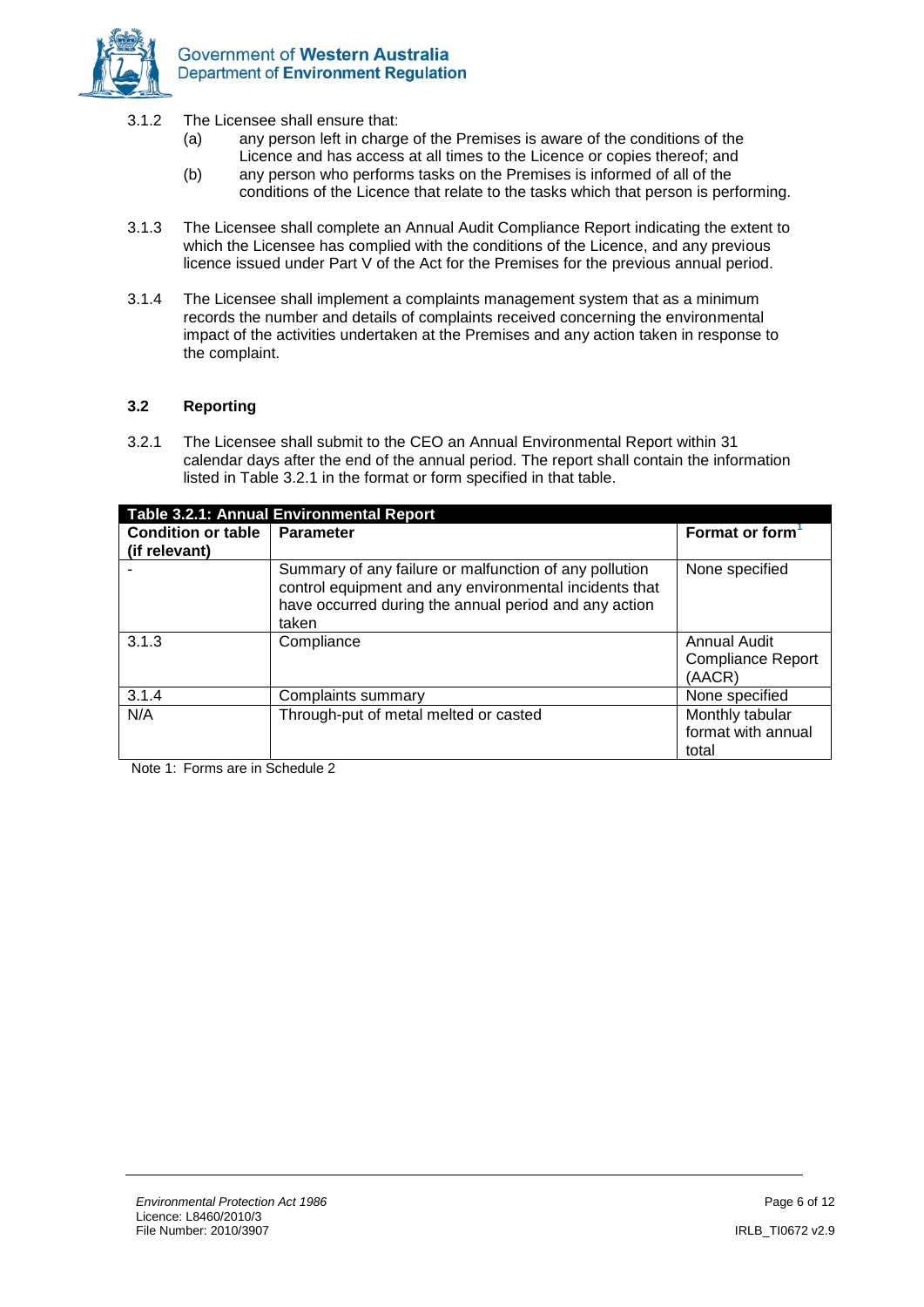

# <span id="page-6-0"></span>**Schedule 1: Maps**

### **Premises map**

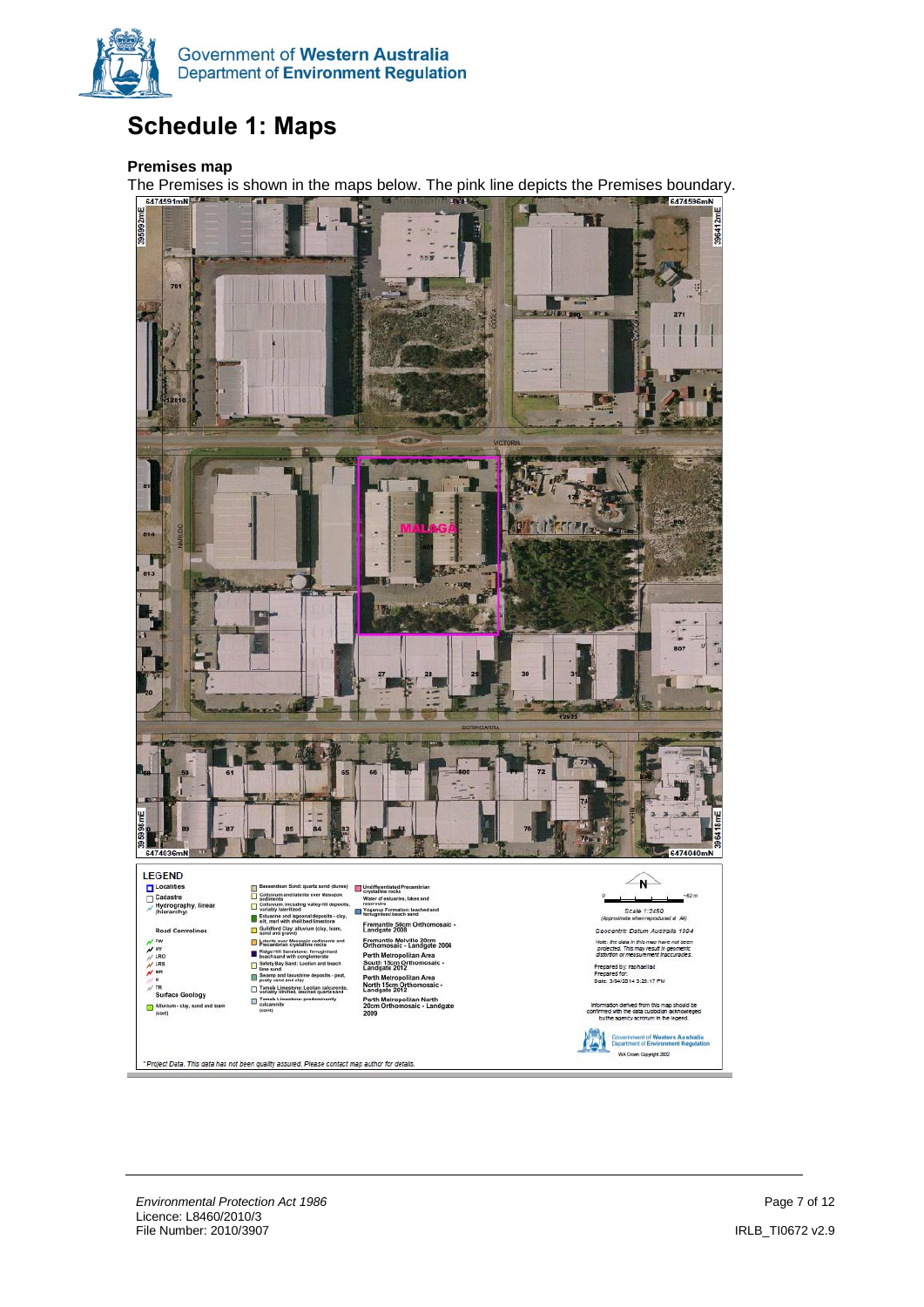

### **Map of emission points**

The locations of the emission points defined in Table 2.1.1 are shown below.

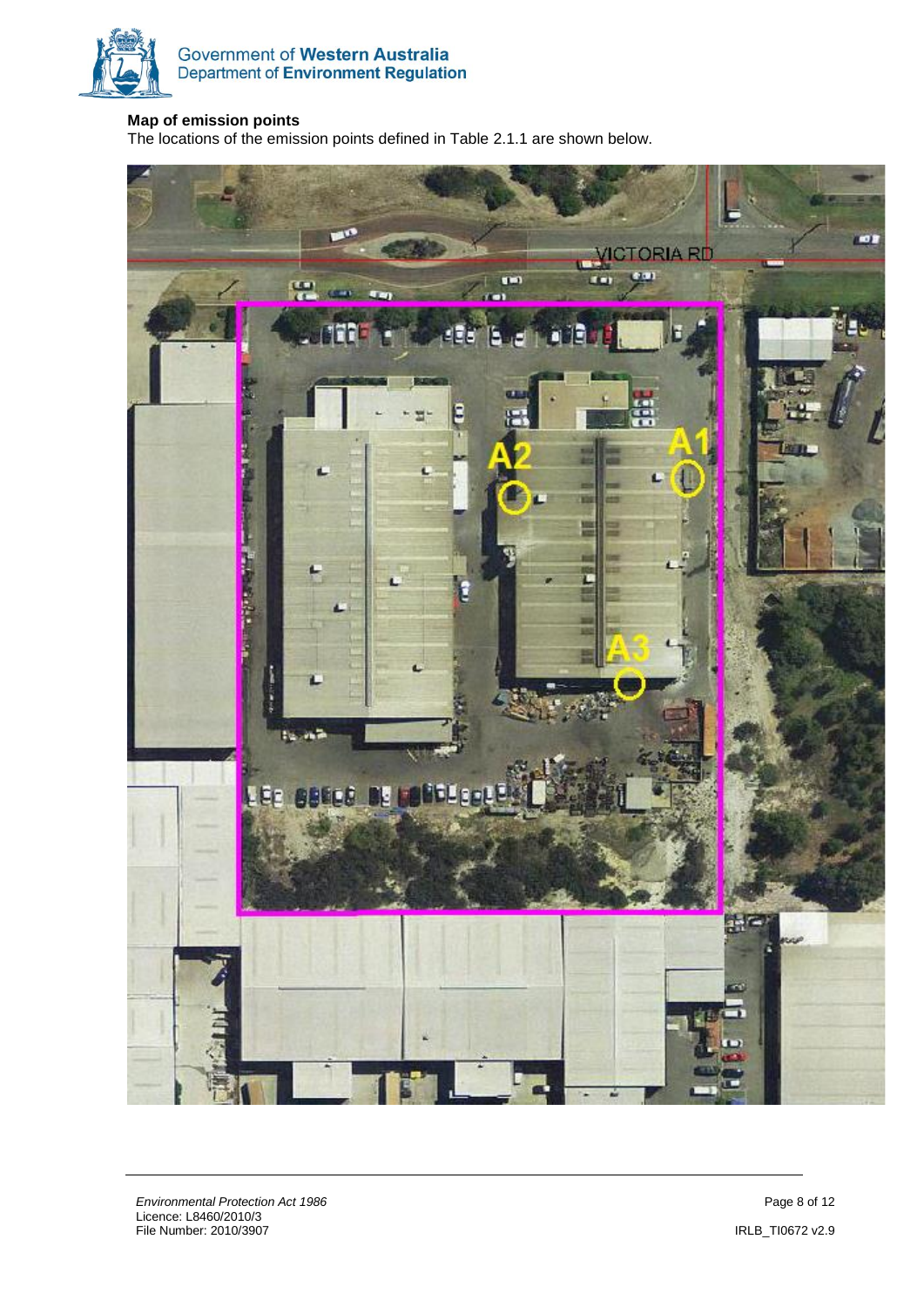

# <span id="page-8-0"></span>**Schedule 2: Reporting & notification forms**

These forms are provided for the proponent to report monitoring and other data required by the Licence. They can be requested in an electronic format.

# ANNUAL AUDIT COMPLIANCE REPORT PROFORMA

### **SECTION A LICENCE DETAILS**

| Licence Number:   |    | Licence File Number: |
|-------------------|----|----------------------|
| Company Name:     |    | ABN:                 |
| Trading as:       |    |                      |
| Reporting period: |    |                      |
|                   | to |                      |

### **STATEMENT OF COMPLIANCE WITH LICENCE CONDITIONS**

- 1. Were all conditions of the Licence complied with within the reporting period? (please tick the appropriate box)
	- $Yes \Box$  Please proceed to Section C

 $No \Box$  Please proceed to Section B

Each page must be initialled by the person(s) who signs Section C of this Annual Audit Compliance Report (AACR).

Initial: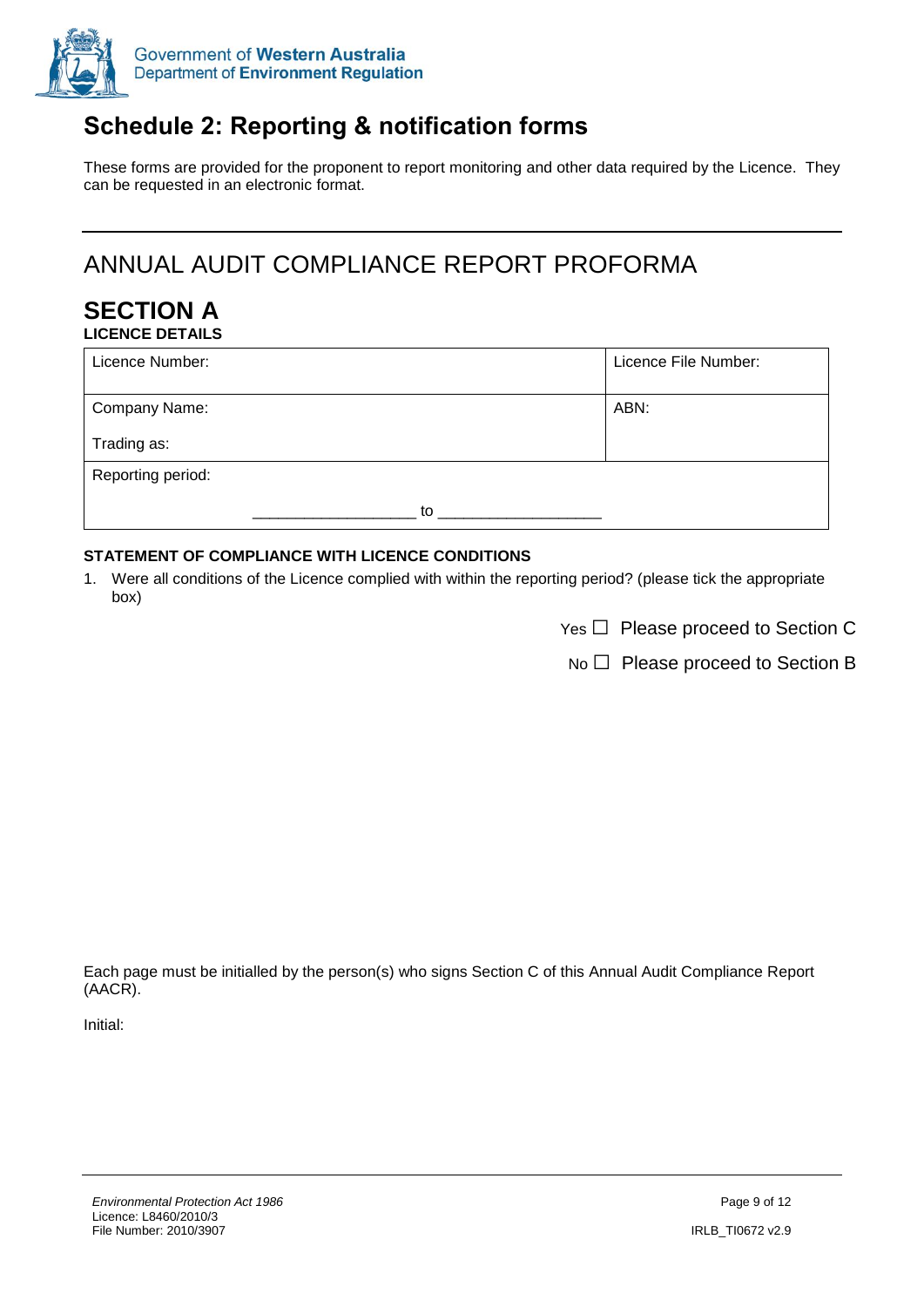

### **SECTION B DETAILS OF NON-COMPLIANCE WITH LICENCE CONDITION.**

Please use a separate page for each Licence condition that was not complied with.

| a) Licence condition not complied with:                                                                                    |                             |  |
|----------------------------------------------------------------------------------------------------------------------------|-----------------------------|--|
|                                                                                                                            |                             |  |
| b) Date(s) when the non compliance occurred, if applicable:                                                                |                             |  |
|                                                                                                                            |                             |  |
| c) Was this non compliance reported to DER?:                                                                               |                             |  |
| $\mathsf{\mathsf{\underline{J}}}$ Yes<br>Reported to DER verbally<br>Date ___________<br>$\Box$ Reported to DER in writing | $\mathsf{\underline{I}}$ No |  |
| d) Has DER taken, or finalised any action in relation to the non compliance?:                                              |                             |  |
|                                                                                                                            |                             |  |
| e) Summary of particulars of the non compliance, and what was the environmental impact:                                    |                             |  |
|                                                                                                                            |                             |  |
| f) If relevant, the precise location where the non compliance occurred (attach map or diagram):                            |                             |  |
|                                                                                                                            |                             |  |
| g) Cause of non compliance:                                                                                                |                             |  |
|                                                                                                                            |                             |  |
| h) Action taken, or that will be taken to mitigate any adverse effects of the non compliance:                              |                             |  |
|                                                                                                                            |                             |  |
| i) Action taken or that will be taken to prevent recurrence of the non compliance:                                         |                             |  |
|                                                                                                                            |                             |  |

Each page must be initialled by the person(s) who signs Section C of this AACR

Initial: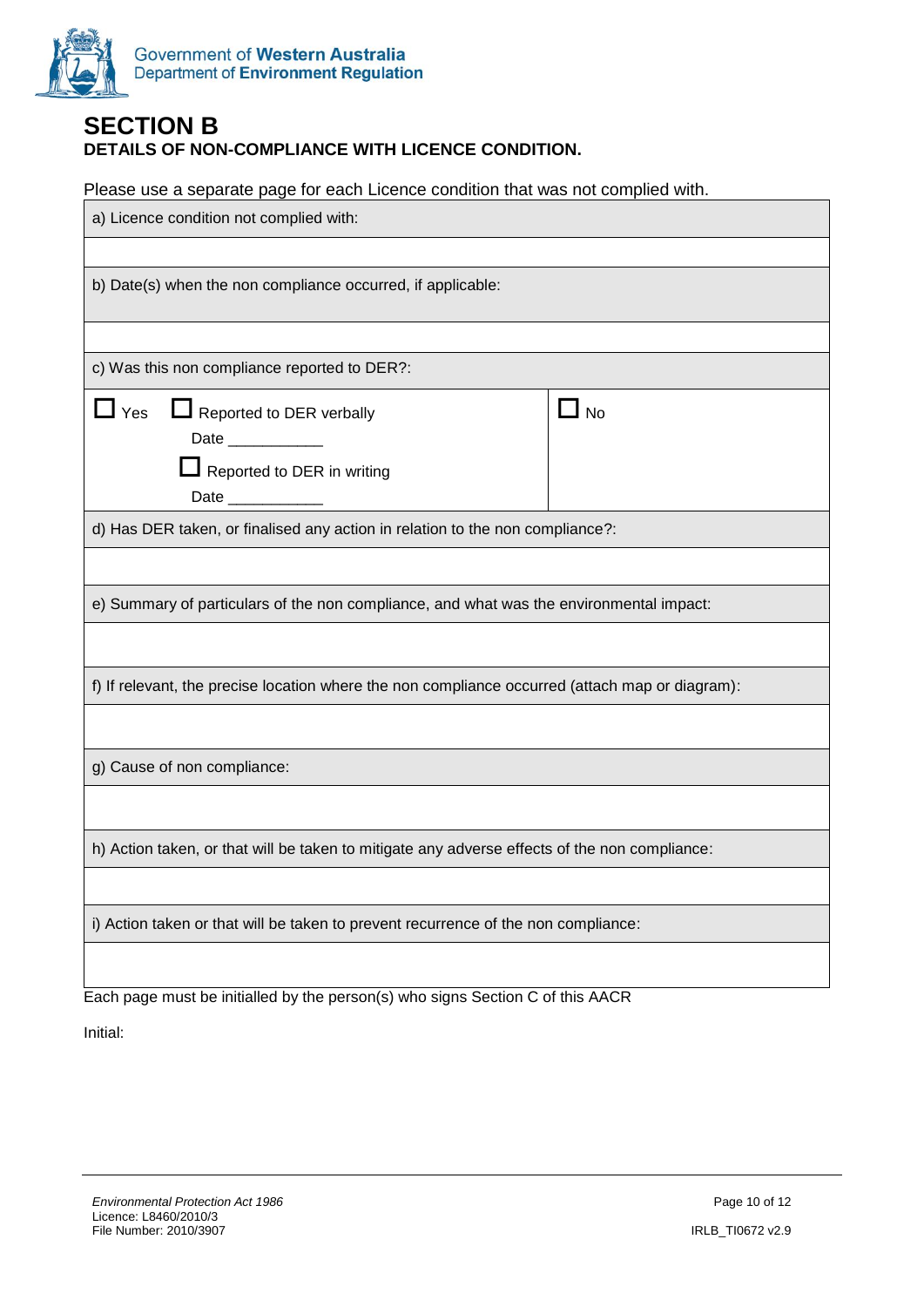

# **SECTION C**

### **SIGNATURE AND CERTIFICATION**

This Annual Audit Compliance Report (AACR) may only be signed by a person(s) with legal authority to sign it. The ways in which the AACR must be signed and certified, and the people who may sign the statement, are set out below.

Please tick the box next to the category that describes how this AACR is being signed. If you are uncertain about who is entitled to sign or which category to tick, please contact the licensing officer for your premises.

| If the licence holder is                                 |        | The Annual Audit Compliance Report must be signed and certified:                                                                                                         |
|----------------------------------------------------------|--------|--------------------------------------------------------------------------------------------------------------------------------------------------------------------------|
| An individual                                            | $\Box$ | by the individual licence holder, or                                                                                                                                     |
|                                                          | $\Box$ | by a person approved in writing by the Chief Executive Officer of the<br>Department of Environment Regulation to sign on the licensee's behalf.                          |
| A firm or other                                          | $\Box$ | by the principal executive officer of the licensee; or                                                                                                                   |
| unincorporated<br>company                                | $\Box$ | by a person with authority to sign on the licensee's behalf who is approved in<br>writing by the Chief Executive Officer of the Department of Environment<br>Regulation. |
|                                                          | $\Box$ | by affixing the common seal of the licensee in accordance with the<br>Corporations Act 2001; or                                                                          |
|                                                          | $\Box$ | by two directors of the licensee; or                                                                                                                                     |
|                                                          | $\Box$ | by a director and a company secretary of the licensee, or                                                                                                                |
| A corporation                                            | $\Box$ | if the licensee is a proprietary company that has a sole director who is also<br>the sole company secretary – by that director, or                                       |
|                                                          | $\Box$ | by the principal executive officer of the licensee; or                                                                                                                   |
|                                                          | $\Box$ | by a person with authority to sign on the licensee's behalf who is approved<br>in writing by the Chief Executive Officer of the Department of Environment<br>Regulation. |
|                                                          | $\Box$ | by the principal executive officer of the licensee; or                                                                                                                   |
| A public authority<br>(other than a local<br>government) | $\Box$ | by a person with authority to sign on the licensee's behalf who is approved<br>in writing by the Chief Executive Officer of the Department of Environment<br>Regulation. |
| a local government                                       | $\Box$ | by the chief executive officer of the licensee; or                                                                                                                       |
|                                                          | $\Box$ | by affixing the seal of the local government.                                                                                                                            |

It is an offence under section 112 of the *Environmental Protection Act 1986* for a person to give information on this form that to their knowledge is false or misleading in a material particular. There is a maximum penalty of \$50,000 for an individual or body corporate.

I/We declare that the information in this annual audit compliance report is correct and not false or misleading in a material particular.

| SIGNATURE: ___________________________ | SIGNATURE: ______________________________ |
|----------------------------------------|-------------------------------------------|
| NAME:                                  | NAME:                                     |
|                                        |                                           |
|                                        |                                           |
| SEAL (if signing under seal)           |                                           |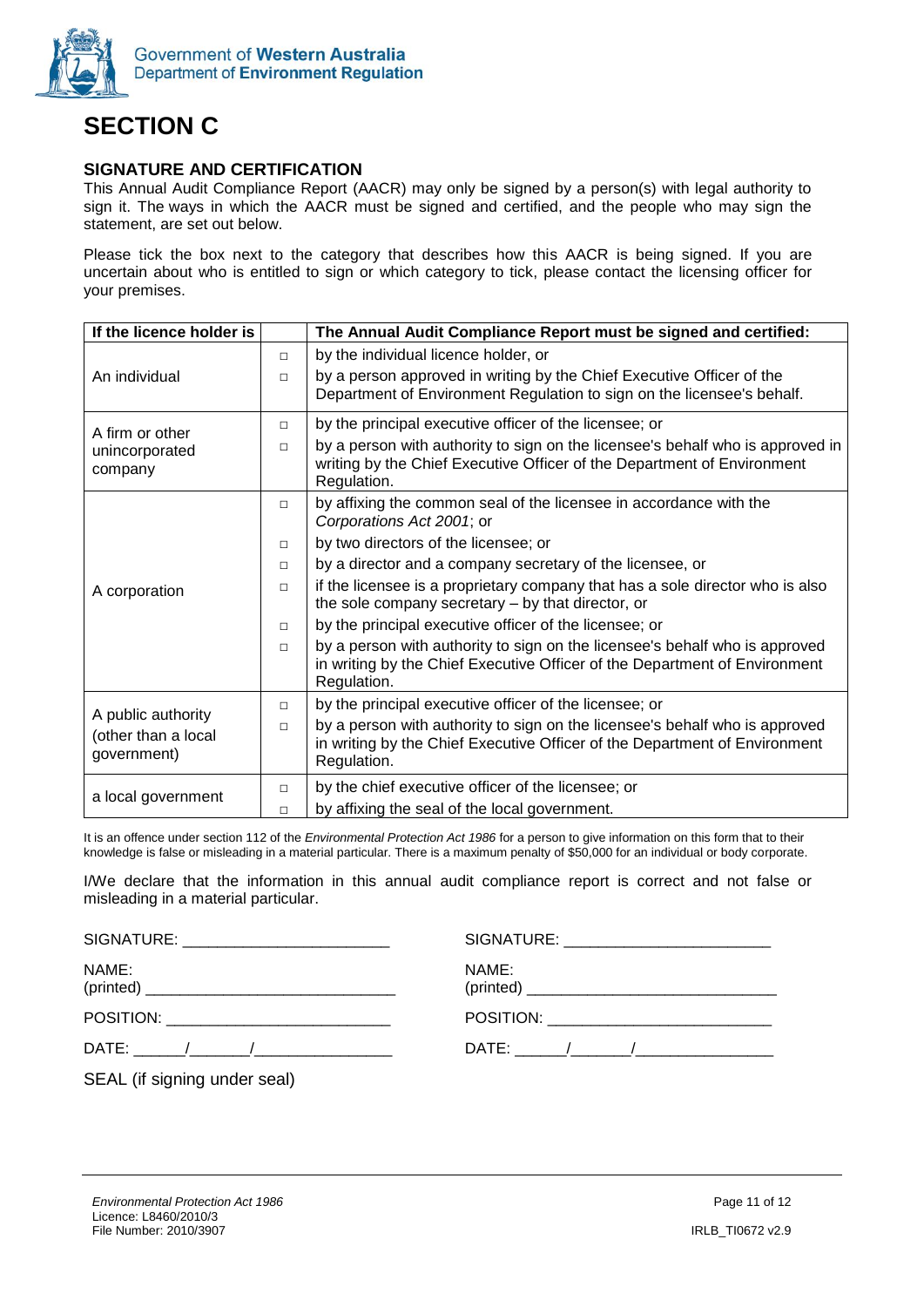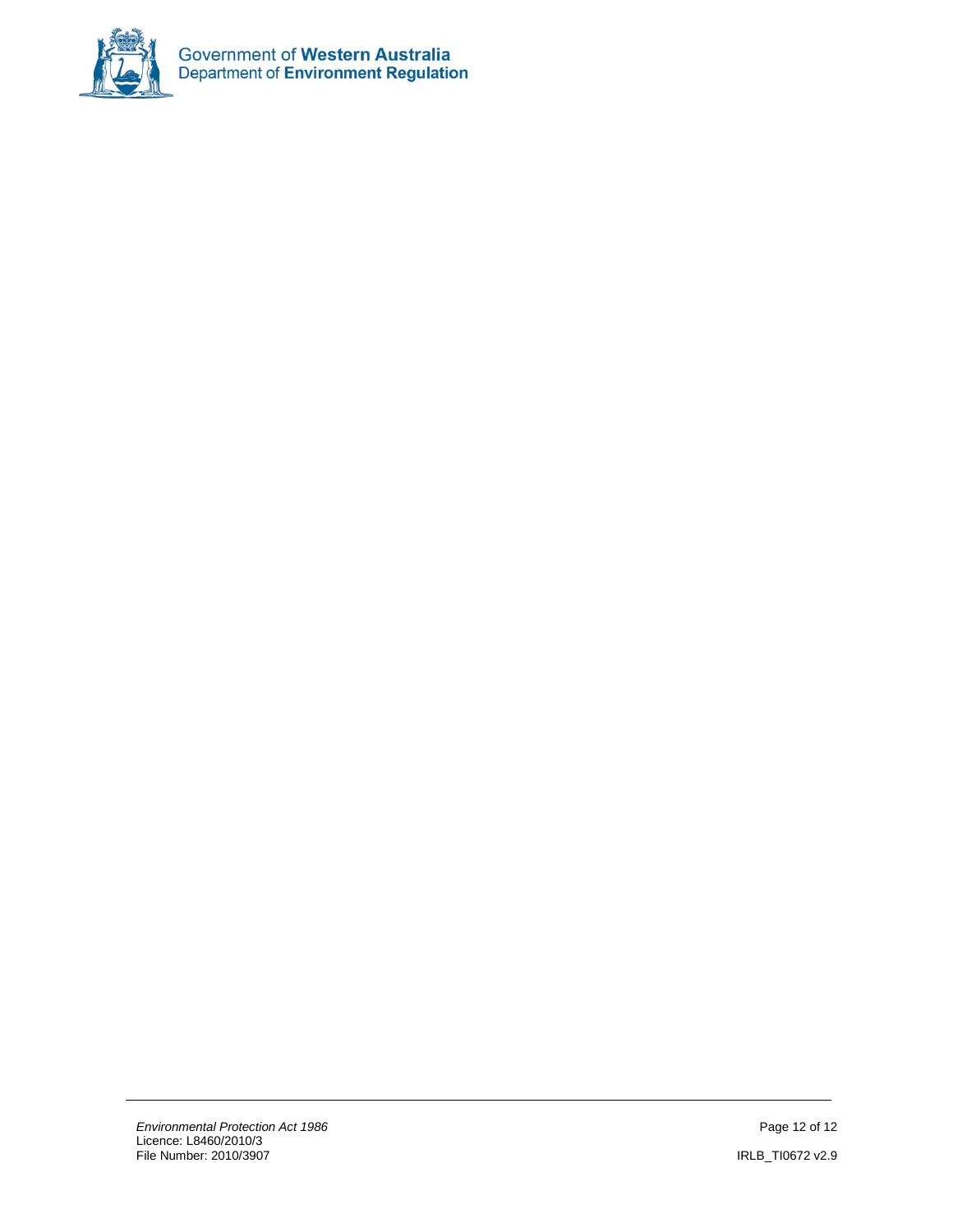<span id="page-12-0"></span>

# **Decision Document**

# *Environmental Protection Act 1986,* **Part V**

|                           | <b>Proponent:</b> Galvin Engineering Pty Ltd                                                                               |  |
|---------------------------|----------------------------------------------------------------------------------------------------------------------------|--|
| Licence:                  | L8460/2010/3                                                                                                               |  |
| <b>Registered office:</b> | 410 Victoria Road<br>MALAGA WA 6090                                                                                        |  |
| ACN:                      | 008 719 382                                                                                                                |  |
| <b>Premises address:</b>  | <b>Galvin Engineering</b><br>410 Victoria Road<br>MALAGA WA 6090<br>Being Lot 401 on Plan 99466 as depicted in Schedule 1. |  |
| <b>Issue date:</b>        | Friday, 25 September 2015                                                                                                  |  |
|                           | <b>Commencement date:</b> Thursday, 1 October 2015                                                                         |  |
| <b>Expiry date:</b>       | Wednesday, 30 September 2020                                                                                               |  |

### **Decision**

Based on the assessment detailed in this document the Department of Environment Regulation (DER) has decided to issue a licence. DER considers that in reaching this decision, it has taken into account all relevant considerations and legal requirements and that the Licence and its conditions will ensure that an appropriate level of environmental protection is provided.

Decision Document prepared by: Richard Wilson

Licensing Officer

Decision Document authorised by: Lauren Trott

Delegated Officer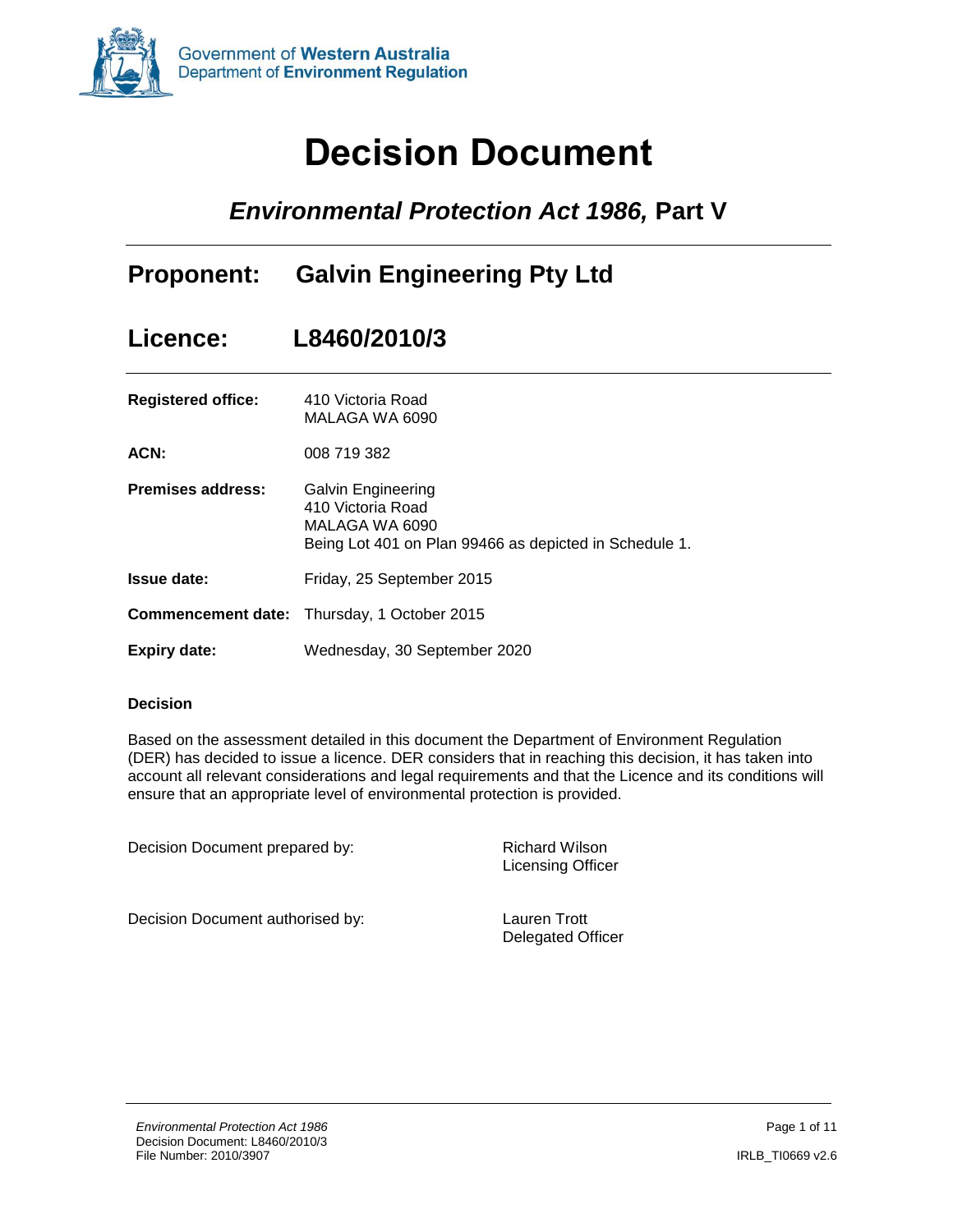

# <span id="page-13-0"></span>**Contents**

|   | <b>Decision Document</b>                     |    |
|---|----------------------------------------------|----|
|   | Contents                                     | 2  |
|   | Purpose of this Document                     | 2  |
| 2 | Administrative summary                       | 3  |
| 3 | Executive summary of proposal and assessment | 4  |
| 4 | Decision table                               | 5  |
| 5 | Advertisement and consultation table         | 11 |
| 6 | <b>Risk Assessment</b>                       | 11 |
|   |                                              |    |

# <span id="page-13-1"></span>**1 Purpose of this Document**

This decision document explains how DER has assessed and determined the application and provides a record of DER's decision-making process and how relevant factors have been taken into account. Stakeholders should note that this document is limited to DER's assessment and decision making under Part V of the *Environmental Protection Act 1986.* Other approvals may be required for the proposal, and it is the proponent's responsibility to ensure they have all relevant approvals for their Premises.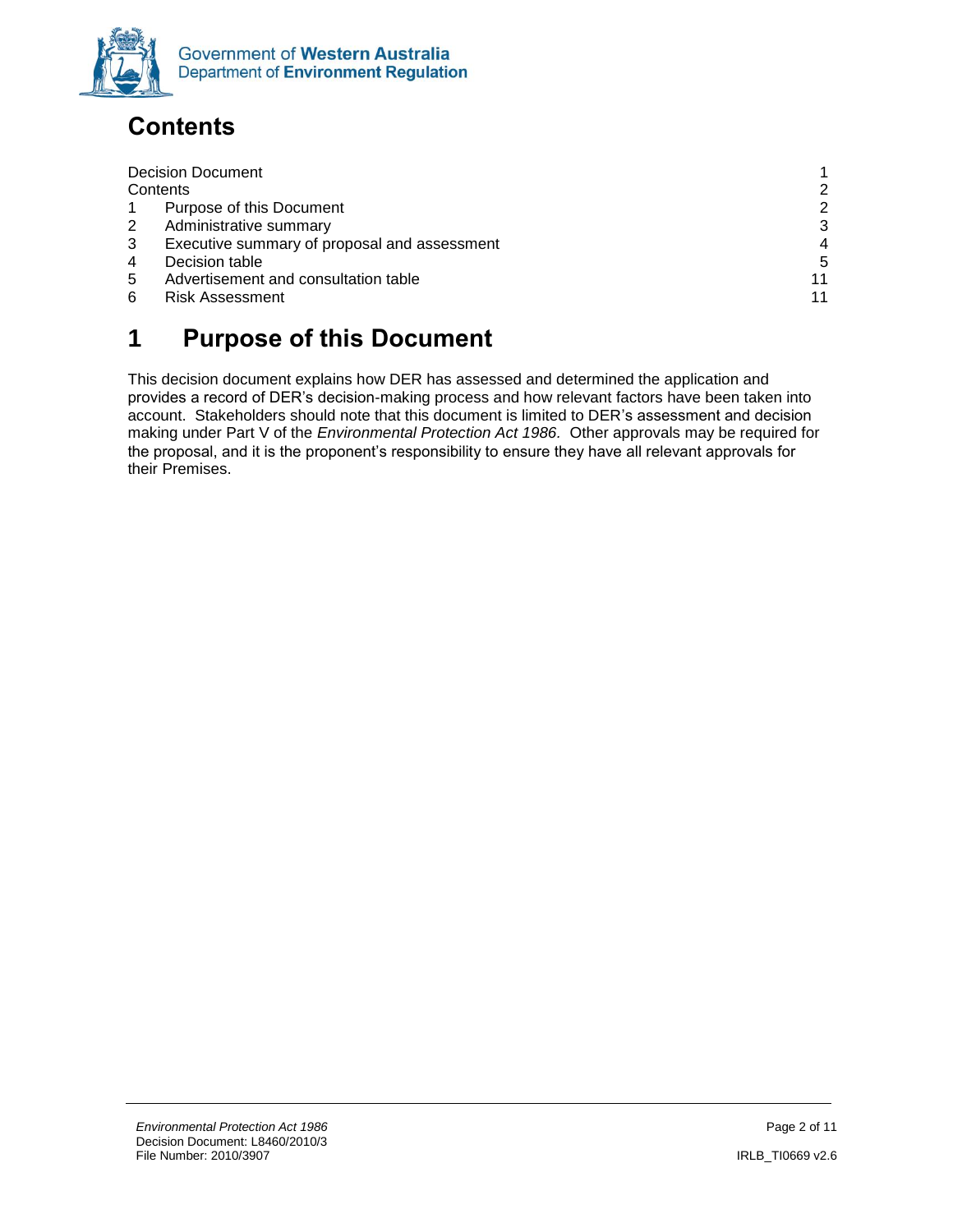

# <span id="page-14-0"></span>**2 Administrative summary**

| <b>Administrative details</b>                                                                                                                                                                                                                           |                                                                                       |                                    |  |  |  |  |
|---------------------------------------------------------------------------------------------------------------------------------------------------------------------------------------------------------------------------------------------------------|---------------------------------------------------------------------------------------|------------------------------------|--|--|--|--|
| Application type                                                                                                                                                                                                                                        | Works Approval<br><b>New Licence</b><br>Licence amendment<br>Works Approval amendment |                                    |  |  |  |  |
| Activities that cause the premises to become                                                                                                                                                                                                            | Category number(s)                                                                    | <b>Assessed design</b><br>capacity |  |  |  |  |
| prescribed premises                                                                                                                                                                                                                                     | 45                                                                                    | 1000 tonnes per annual<br>period   |  |  |  |  |
| Application verified                                                                                                                                                                                                                                    | Date: 14 July 2015                                                                    |                                    |  |  |  |  |
| Application fee paid                                                                                                                                                                                                                                    | Date: 20 July 2015                                                                    |                                    |  |  |  |  |
| Works Approval has been complied with                                                                                                                                                                                                                   | No <sub>1</sub><br>Yesl l                                                             | $N/A\boxtimes$                     |  |  |  |  |
| Compliance Certificate received                                                                                                                                                                                                                         | No <sub>1</sub><br>Yes                                                                | $N/A\boxtimes$                     |  |  |  |  |
| Commercial-in-confidence claim                                                                                                                                                                                                                          | Yes<br>No $\boxtimes$                                                                 |                                    |  |  |  |  |
| Commercial-in-confidence claim outcome                                                                                                                                                                                                                  | N/A                                                                                   |                                    |  |  |  |  |
| No $\boxtimes$<br>$Yes \Box$<br>Is the proposal a Major Resource Project?                                                                                                                                                                               |                                                                                       |                                    |  |  |  |  |
| Referral decision No:<br>Was the proposal referred to the Environmental<br>$No\neg\neg$<br>Protection Authority (EPA) under Part IV of the<br>$Yes \Box$<br>Managed under Part V<br><b>Environmental Protection Act 1986?</b><br>Assessed under Part IV |                                                                                       |                                    |  |  |  |  |
| Ministerial statement No:<br>$No\boxtimes$<br>$Yes \Box$<br>Is the proposal subject to Ministerial Conditions?<br>EPA Report No:                                                                                                                        |                                                                                       |                                    |  |  |  |  |
| Does the proposal involve a discharge of waste<br>$Yes \Box$<br>$No\neg\neg$<br>into a designated area (as defined in section 57<br>Department of Water consulted Yes $\Box$ No $\boxtimes$<br>of the Environmental Protection Act 1986)?               |                                                                                       |                                    |  |  |  |  |
| No $\boxtimes$<br>Is the Premises within an Environmental Protection Policy (EPP) Area $Yes \Box$<br>If Yes include details of which EPP(s) here.                                                                                                       |                                                                                       |                                    |  |  |  |  |
| $No\boxtimes$<br>Is the Premises subject to any EPP requirements? Yes $\Box$<br>If Yes, include details here, eg Site is subject to SO <sub>2</sub> requirements of Kwinana EPP.                                                                        |                                                                                       |                                    |  |  |  |  |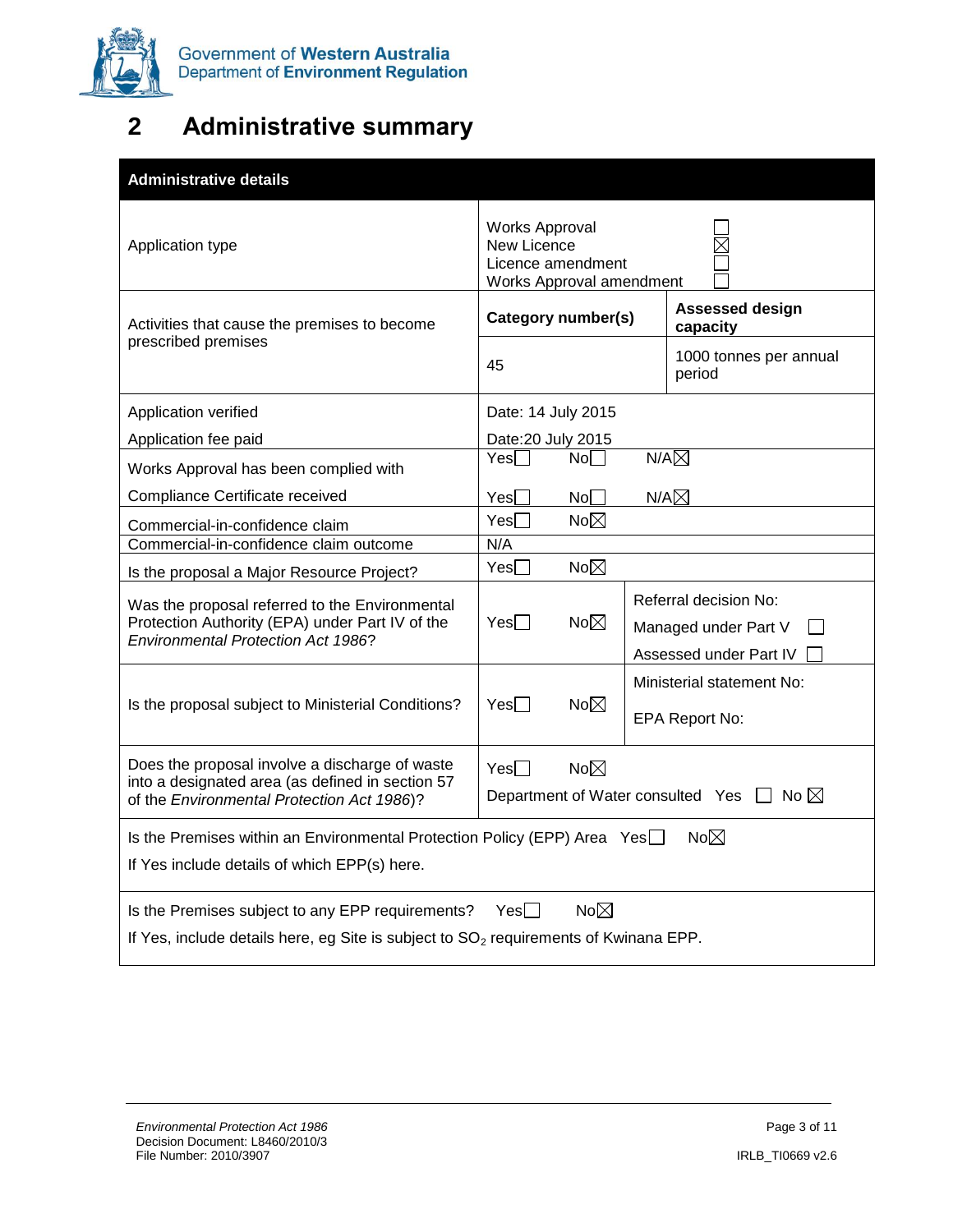

### <span id="page-15-0"></span>**3 Executive summary of proposal and assessment**

Galvin Engineering Pty Ltd operates a metal melting and casting factory in the Perth suburb of Malaga, approximately 1 kilometre north and south of the nearest residential developments. The site is situated on the Swan Coastal Plain, approximately 250 metres from a priority 3 drinking water area.

The main activities are metal melting and casting. Ferrous and non-ferrous scrap metals are melted in induction furnaces and poured into hard sand and green sand cast moulds. Castings are fettled; shot or sand blasted, machined and may be spray painted.

The main emissions relate to air quality and include dust, fumes, furnace emissions and odour. Three extraction systems are used at Galvin Engineering to capture fumes and dust. Captured emissions are sent to bag houses which use fabric filtrations systems. One extraction system is split and sits above the furnaces to capture fumes generated as the metal is melted and also on canopy above the melt deck. The second and third extraction systems are attached to the sand blast unit and shot blast/grinding areas of the foundry to capture dust and particulate matter.

This Licence is the successor to licence L8460/2010/2 and includes updating the format of the licence to DER's current template.

Potential emissions have been assessed as detailed in the decision table below. Conditions that have been retained from the previous licence have not been reassessed.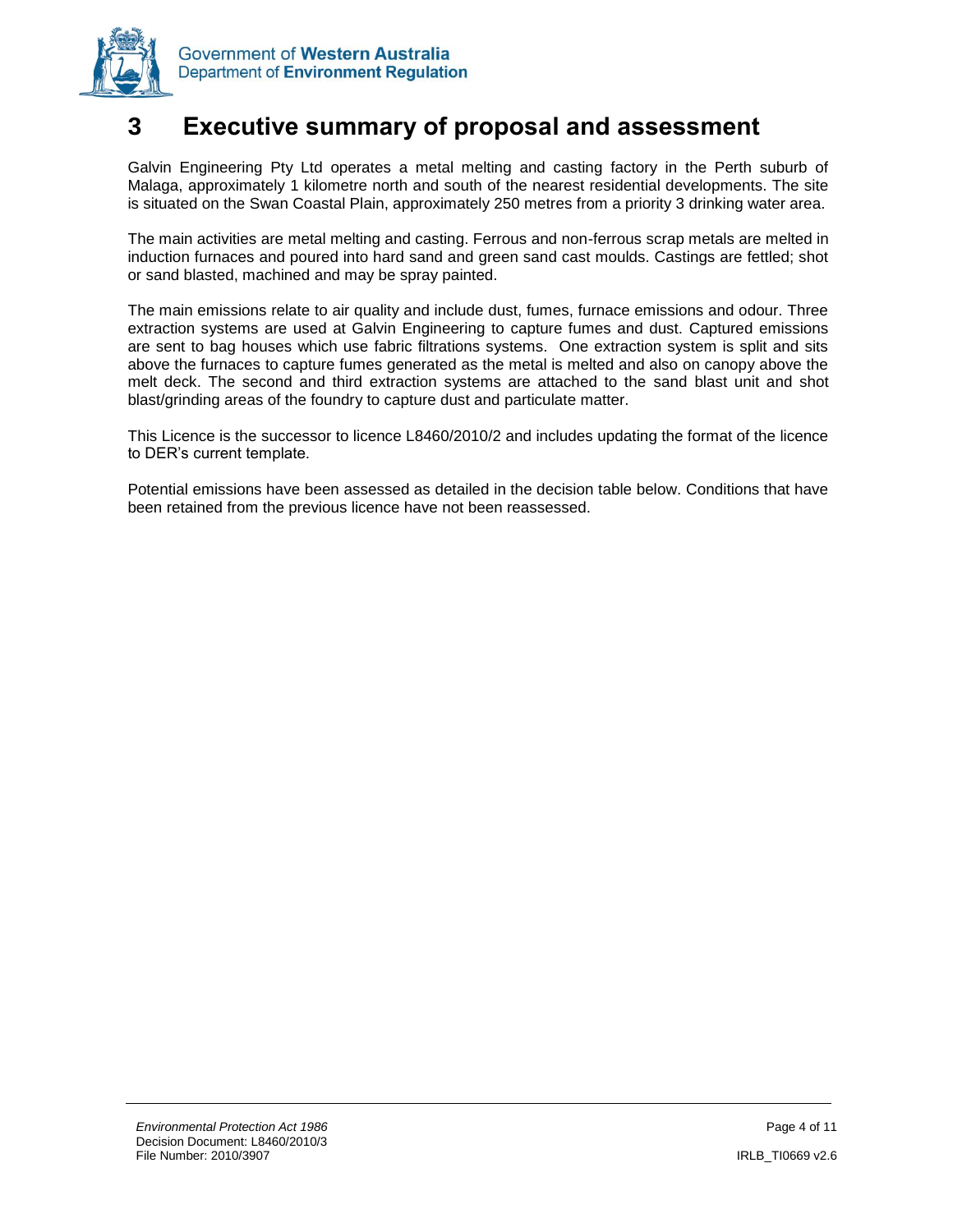

## **4 Decision table**

All applications are assessed in line with the *Environmental Protection Act 1986*, the *Environmental Protection Regulations 1987* and DER's Operational Procedure on Assessing Emissions and Discharges from Prescribed Premises. Where other references have been used in making the decision they are detailed in the decision document.

<span id="page-16-0"></span>

| <b>DECISION TABLE</b>                            |                                                                |                                                                                                                                                                                                                                                                                                                                                                                                                                                                                                                                                                                                                                                                                                                                                                                               |                                                  |
|--------------------------------------------------|----------------------------------------------------------------|-----------------------------------------------------------------------------------------------------------------------------------------------------------------------------------------------------------------------------------------------------------------------------------------------------------------------------------------------------------------------------------------------------------------------------------------------------------------------------------------------------------------------------------------------------------------------------------------------------------------------------------------------------------------------------------------------------------------------------------------------------------------------------------------------|--------------------------------------------------|
| <b>Works</b><br>Approval /<br>Licence<br>section | <b>Condition</b><br>number<br>W = Works Approval<br>L= Licence | Justification (including risk description & decision methodology where relevant)                                                                                                                                                                                                                                                                                                                                                                                                                                                                                                                                                                                                                                                                                                              | <b>Reference</b><br>documents                    |
| General<br>conditions                            | L1.2.1                                                         | Condition 1.2.1 replaces condition A6 on the previous licence which required the<br>licensee to maintain the dust extraction systems.                                                                                                                                                                                                                                                                                                                                                                                                                                                                                                                                                                                                                                                         | Application<br>supporting<br>documentation       |
|                                                  | L1.2.2                                                         | Condition 1.2.2 replaces condition W1(c) of the previous licence which required the<br>licensee to recover, remove or dispose of spilt materials.                                                                                                                                                                                                                                                                                                                                                                                                                                                                                                                                                                                                                                             | Environmental<br>Protection                      |
|                                                  |                                                                | As determined by the risk assessment below conditions W1(a) and W1(b) have not<br>been retained from the previous licence.                                                                                                                                                                                                                                                                                                                                                                                                                                                                                                                                                                                                                                                                    | (Unauthorised<br>Discharges)<br>Regulations 2004 |
|                                                  |                                                                | <b>Operation</b><br><b>Emission Description</b><br>Emission: Spills of materials such as fuels, waste waters and chemical solutions stored<br>and used on site contaminating stormwater or flowing off site<br>Impact: Contamination of soil and/or groundwater on or around the premises. A P3<br>public drinking water source area (PDWSA) is located approximately 250m west of the<br>premises. Contamination of groundwater with fuels or chemical solutions may have<br>limited localised impacts.<br>Controls: All materials likely to cause contamination are stored within bunding or<br>buildings. All operational areas within the site are hardstand. Clean stormwater is<br>diverted away from potential contamination sources and discharges to the on-site<br>drainage system. | L8460/2010/2                                     |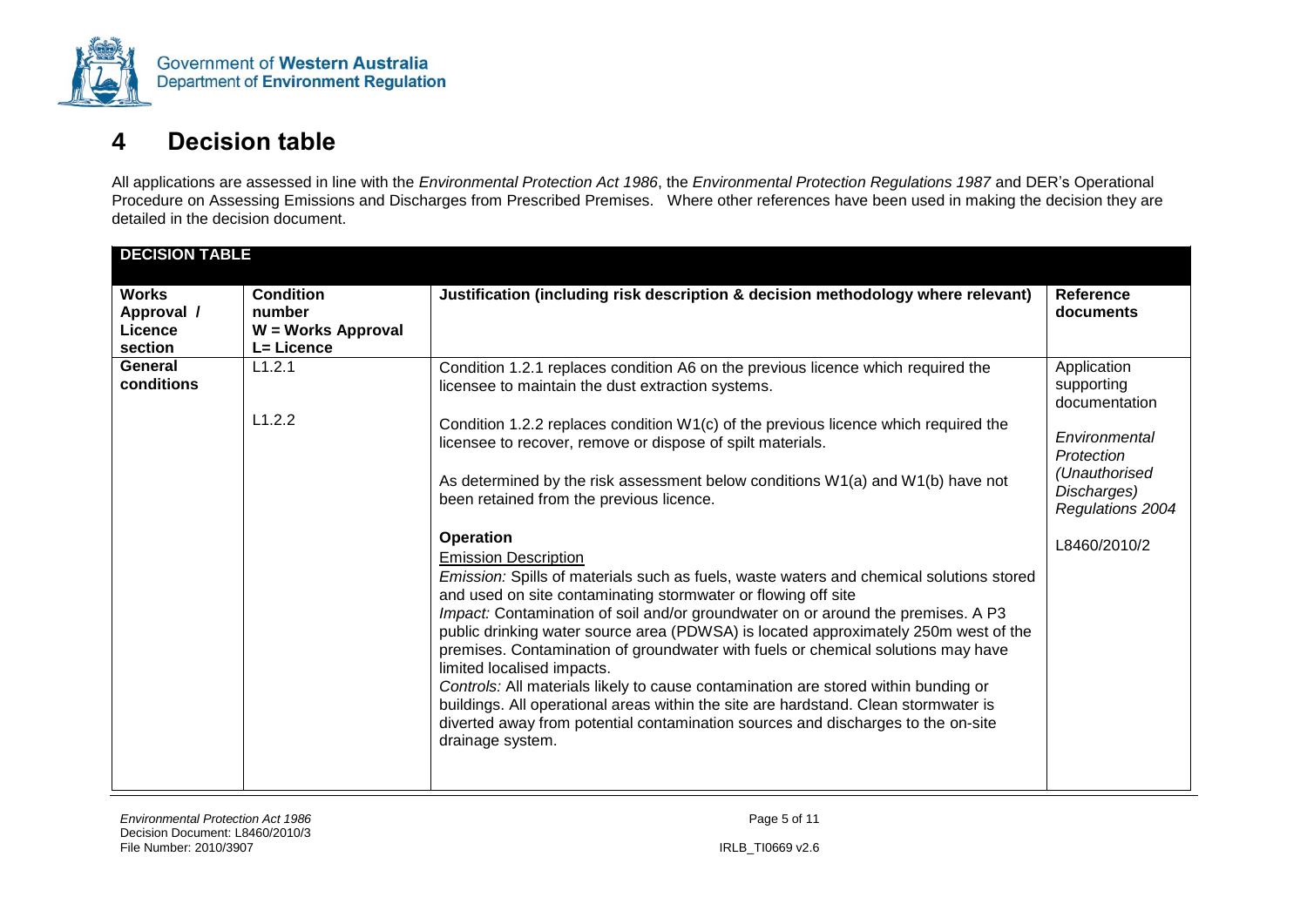

| <b>Works</b><br><b>Condition</b><br>Justification (including risk description & decision methodology where relevant)<br>Reference<br>number<br>Approval /<br>documents<br>Licence<br>W = Works Approval<br>section<br>L= Licence<br><b>Risk Assessment</b><br>Consequence: Insignificant<br>Likelihood: Unlikely<br>Risk Rating: Low<br><b>Regulatory Controls</b><br>The premises is subject to the Environmental Protection (Unauthorised Discharges)<br>Regulations 2004 (UDRs); and general provisions of the Act.<br><b>Residual Risk</b><br>Consequence: Insignificant<br>Likelihood: Unlikely<br>Residual Risk Rating: Low<br>1.3.1<br>Condition 1.3.1 satisfies the intent of these conditions from the previous licence:<br>L8460/2010/2<br><b>Premises</b><br>A2(a) which required all materials to be flamed to be cleaned of rubber linings<br>operation<br>and surface treatments<br>A3 which required scrap metal to be cleaned prior to melting in a furnace<br>A5 which ensured that the lead furnace was not to be used by the licensee.<br>The following conditions have not been retained from the previous licence:<br>A1 has been removed from the licence as there is no incinerator on the<br>premises;<br>A2(b) has not been replaced in the licence as dark smoke emissions from | <b>DECISION TABLE</b> |  |  |  |  |
|-----------------------------------------------------------------------------------------------------------------------------------------------------------------------------------------------------------------------------------------------------------------------------------------------------------------------------------------------------------------------------------------------------------------------------------------------------------------------------------------------------------------------------------------------------------------------------------------------------------------------------------------------------------------------------------------------------------------------------------------------------------------------------------------------------------------------------------------------------------------------------------------------------------------------------------------------------------------------------------------------------------------------------------------------------------------------------------------------------------------------------------------------------------------------------------------------------------------------------------------------------------------------------------------------------------|-----------------------|--|--|--|--|
|                                                                                                                                                                                                                                                                                                                                                                                                                                                                                                                                                                                                                                                                                                                                                                                                                                                                                                                                                                                                                                                                                                                                                                                                                                                                                                           |                       |  |  |  |  |
|                                                                                                                                                                                                                                                                                                                                                                                                                                                                                                                                                                                                                                                                                                                                                                                                                                                                                                                                                                                                                                                                                                                                                                                                                                                                                                           |                       |  |  |  |  |
|                                                                                                                                                                                                                                                                                                                                                                                                                                                                                                                                                                                                                                                                                                                                                                                                                                                                                                                                                                                                                                                                                                                                                                                                                                                                                                           |                       |  |  |  |  |
| burning any material and visible smoke from burning certain materials are<br>covered by the Environmental Protection (Unauthorised Discharges)<br>Regulations 2004 (UDRs);<br>A2(c) requiring the licensee to have means to extinguish fires started from                                                                                                                                                                                                                                                                                                                                                                                                                                                                                                                                                                                                                                                                                                                                                                                                                                                                                                                                                                                                                                                 |                       |  |  |  |  |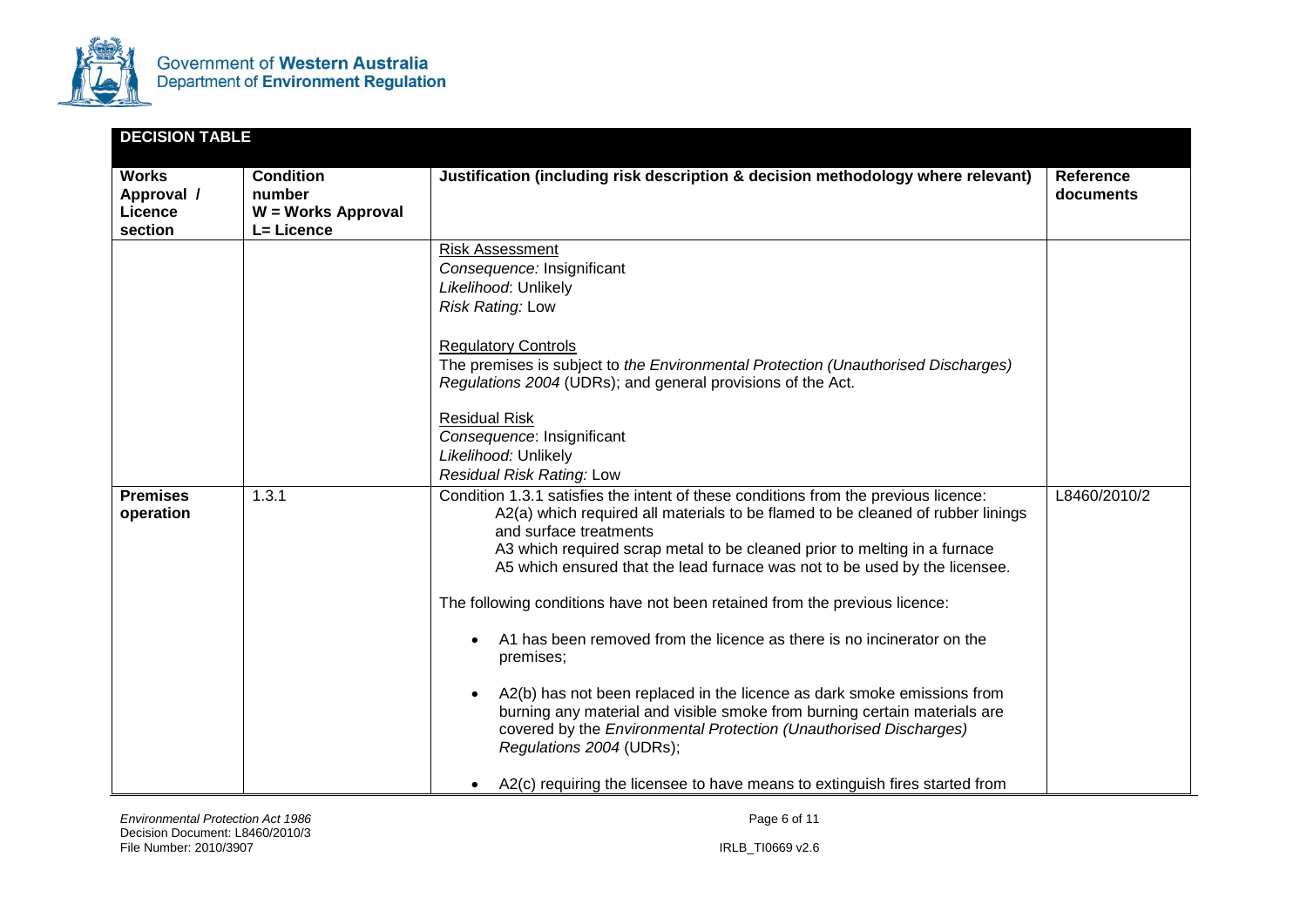

| <b>DECISION TABLE</b>                                              |                                                                |                                                                                                                                                                                                                                                                                                                                                                                                                                                                                                                                                                                                                                                                                                                                                                                                                                       |                                                                                    |
|--------------------------------------------------------------------|----------------------------------------------------------------|---------------------------------------------------------------------------------------------------------------------------------------------------------------------------------------------------------------------------------------------------------------------------------------------------------------------------------------------------------------------------------------------------------------------------------------------------------------------------------------------------------------------------------------------------------------------------------------------------------------------------------------------------------------------------------------------------------------------------------------------------------------------------------------------------------------------------------------|------------------------------------------------------------------------------------|
| <b>Works</b><br>Approval /<br>Licence<br>section                   | <b>Condition</b><br>number<br>W = Works Approval<br>L= Licence | Justification (including risk description & decision methodology where relevant)                                                                                                                                                                                                                                                                                                                                                                                                                                                                                                                                                                                                                                                                                                                                                      | <b>Reference</b><br>documents                                                      |
|                                                                    |                                                                | flame cutting on site has been not been retained from the previous licence;<br>and<br>A2(d) required the licensee to ensure no fires burn unattended on the<br>premises.<br>The intent of the above conditions is covered by condition 1.1.5 in the new licence.                                                                                                                                                                                                                                                                                                                                                                                                                                                                                                                                                                      |                                                                                    |
| <b>Emissions</b><br>general                                        | L2.1.1                                                         | Condition 2.1.1 has been included to ensure emissions only occur as per conditions of<br>the licence. Table 2.1.1. Emission sources have been assessed in the below sections.                                                                                                                                                                                                                                                                                                                                                                                                                                                                                                                                                                                                                                                         | N/A                                                                                |
| <b>Point source</b><br>emissions to<br>air including<br>monitoring | L1.2.1                                                         | <b>Operation</b><br><b>Emission Description</b><br>Emission: Particulate matter from site operations including copper compounds from the<br>melting and casting process.<br>Impact: Reduced local air quality. There is potential for localised short term reversible<br>impacts such as nuisance dust impacts on neighbouring businesses that are less than<br>50m away. The premises is located in Malaga Industrial area and the nearest<br>residence is approximately 1km away.<br>Controls: Baghouses are used to mitigate particulate emissions. The baghouses on the<br>premises are maintained as per Galvin's Baghouse Maintenance checklist version 1.01<br>(December 2013) which includes weekly, quarterly and annual checks to ensure the<br>baghouse is operating correctly with bags being replaced at least annually. | Galvin's<br>Baghouse<br>Maintenance<br>checklist version<br>1.01 (December<br>2013 |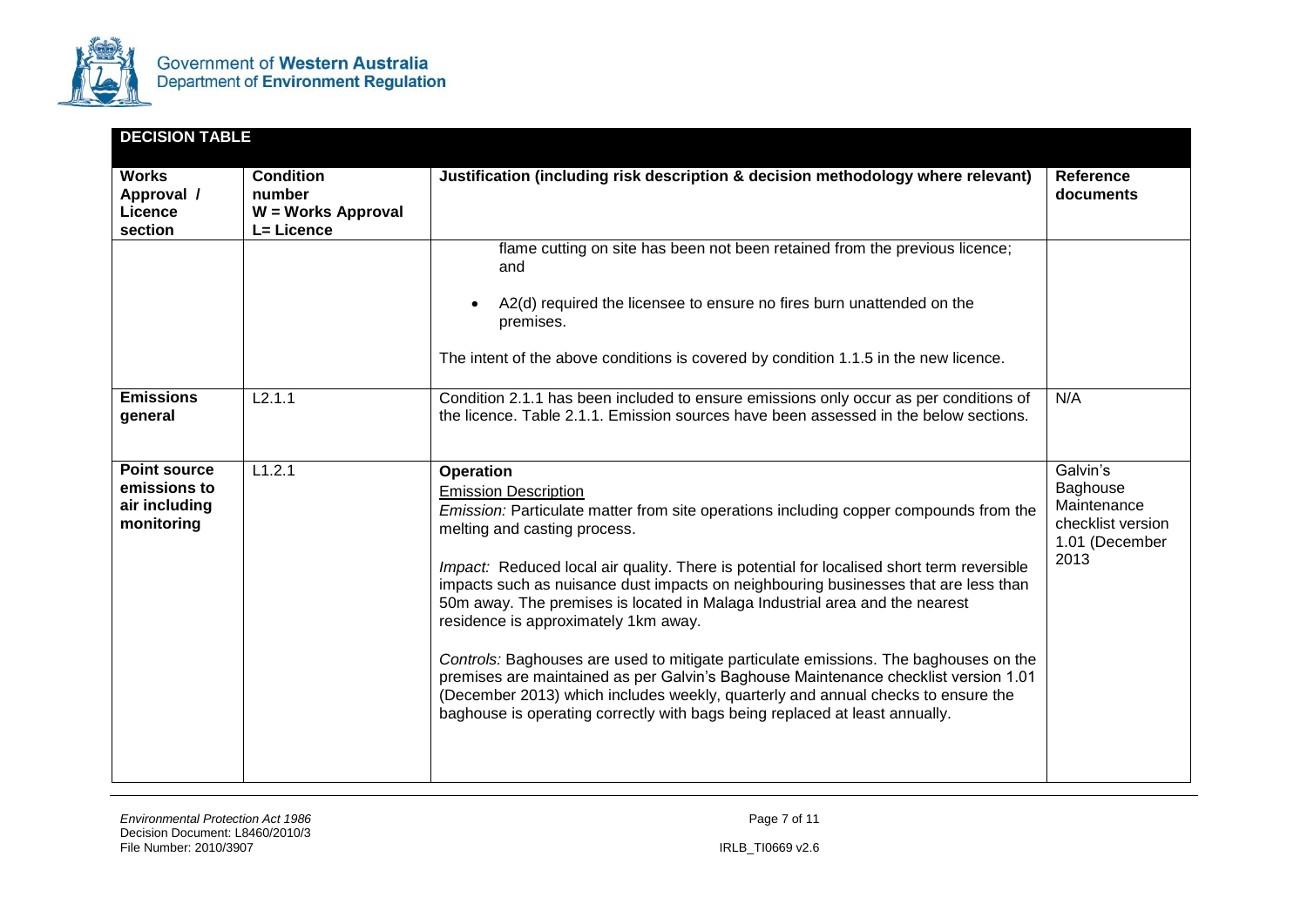

| <b>DECISION TABLE</b>                            |                                                                |                                                                                                                                                                                                                                                                                                                                                                                                                                                                                                                                                                                                                                                                                                                                                                                                                                                                              |                                    |
|--------------------------------------------------|----------------------------------------------------------------|------------------------------------------------------------------------------------------------------------------------------------------------------------------------------------------------------------------------------------------------------------------------------------------------------------------------------------------------------------------------------------------------------------------------------------------------------------------------------------------------------------------------------------------------------------------------------------------------------------------------------------------------------------------------------------------------------------------------------------------------------------------------------------------------------------------------------------------------------------------------------|------------------------------------|
| <b>Works</b><br>Approval /<br>Licence<br>section | <b>Condition</b><br>number<br>W = Works Approval<br>L= Licence | Justification (including risk description & decision methodology where relevant)                                                                                                                                                                                                                                                                                                                                                                                                                                                                                                                                                                                                                                                                                                                                                                                             | Reference<br>documents             |
| <b>Fugitive</b><br>emissions                     |                                                                | <b>Risk Assessment</b><br>Consequence: Insignificant<br>Likelihood: Unlikely<br>Risk Rating: Low<br><b>Regulatory Controls</b><br>Licence condition 1.2.1 requires all pollution control equipment to operate as per the<br>manufacturer's specifications and internal management system.<br>The premises will also be subject to the general provisions of the EP Act.<br><b>Residual Risk</b><br>Consequence: Insignificant<br>Likelihood: Unlikely<br>Residual Risk Rating: Low<br>As per the risk assessment below condition A6 from the previous licence has not been<br>retained on the licence.<br><b>Operation</b><br><b>Emission Description</b><br>Emission: Fugitive dust emissions from general site operations.<br>Impact: Reduced local air quality. The premises is located in Malaga Industrial area<br>and the nearest residence is approximately 1km away. | <b>EP Act 1986</b><br>L8460/2010/2 |
|                                                  |                                                                | Controls: Trafficable and operational areas are hardstand with the process areas in an<br>enclosed building.                                                                                                                                                                                                                                                                                                                                                                                                                                                                                                                                                                                                                                                                                                                                                                 |                                    |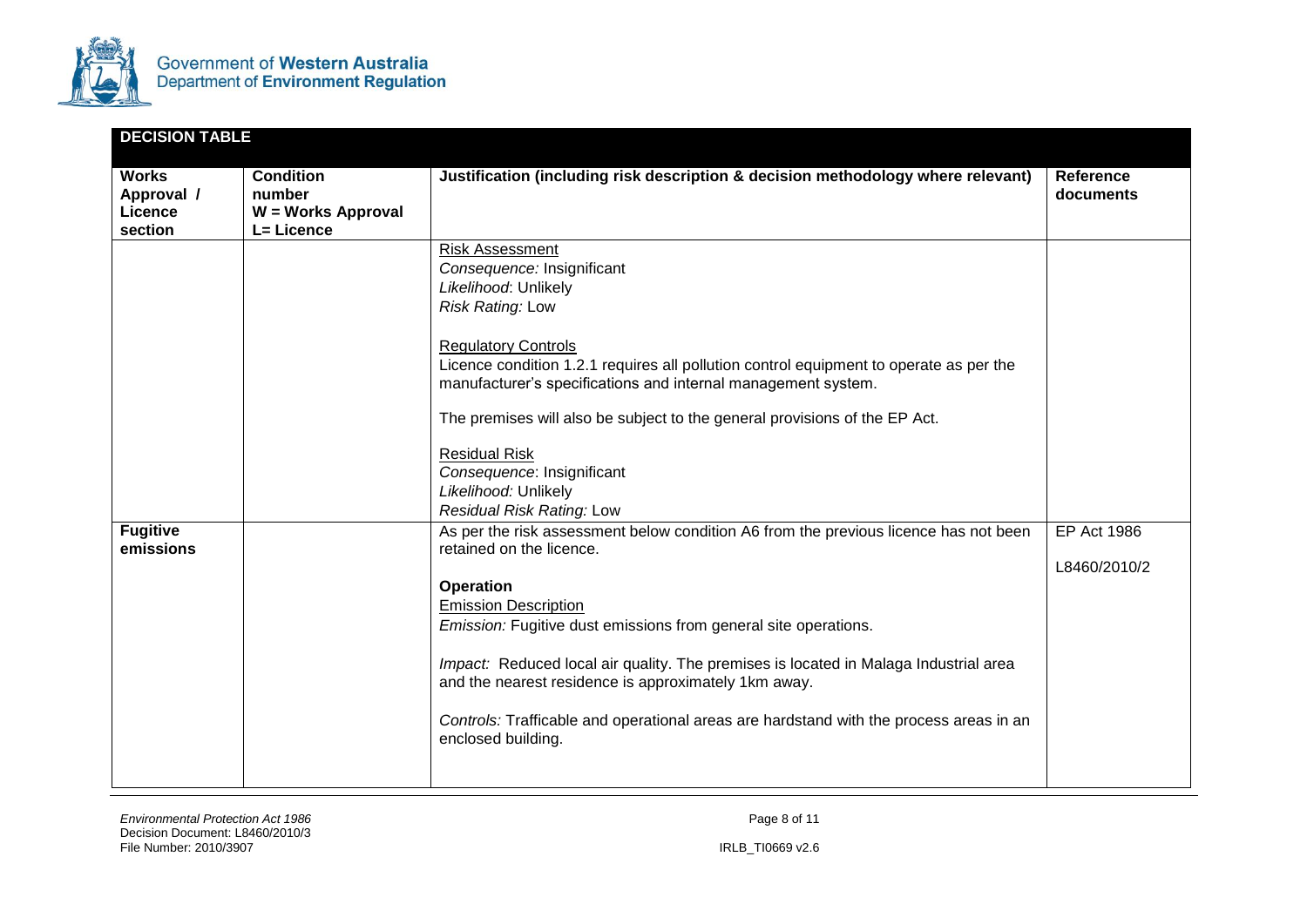

| <b>DECISION TABLE</b>                            |                                                                |                                                                                                                                                                                                                                                                                                                                                                                                                                                                                                                                                                                                                 |                                                         |
|--------------------------------------------------|----------------------------------------------------------------|-----------------------------------------------------------------------------------------------------------------------------------------------------------------------------------------------------------------------------------------------------------------------------------------------------------------------------------------------------------------------------------------------------------------------------------------------------------------------------------------------------------------------------------------------------------------------------------------------------------------|---------------------------------------------------------|
| <b>Works</b><br>Approval /<br>Licence<br>section | <b>Condition</b><br>number<br>W = Works Approval<br>L= Licence | Justification (including risk description & decision methodology where relevant)                                                                                                                                                                                                                                                                                                                                                                                                                                                                                                                                | <b>Reference</b><br>documents                           |
|                                                  |                                                                | <b>Risk Assessment</b><br>Consequence: Insignificant<br>Likelihood: Unlikely<br>Risk Rating: Low                                                                                                                                                                                                                                                                                                                                                                                                                                                                                                                |                                                         |
|                                                  |                                                                | <b>Regulatory Controls</b><br>No regulatory controls required. General provisions of the EP Act apply.                                                                                                                                                                                                                                                                                                                                                                                                                                                                                                          |                                                         |
|                                                  |                                                                | <b>Residual Risk</b><br>Consequence: Insignificant<br>Likelihood: Unlikely<br><b>Residual Risk Rating: Low</b>                                                                                                                                                                                                                                                                                                                                                                                                                                                                                                  |                                                         |
| <b>Noise</b>                                     |                                                                | The site is located in the Malaga industrial area and approximately 1km from the<br>nearest residence. DER has not received any noise complaints regarding the sites<br>operations. Noise emissions have not been reassessed in the granting of this licence.                                                                                                                                                                                                                                                                                                                                                   | Environmental<br>Protection (Noise)<br>Regulations 1997 |
| <b>Information</b>                               | $3.1.1 - 3.1.4$<br>3.2                                         | The site is subject to the Environmental Protection (Noise) Regulations 1997.<br>Conditions 3.1.1-3.1.4 require the licensee to ensure that records required by the<br>licence are available and information regarding compliance is reported to DER<br>annually.<br>Condition 3.1.2 requires that a copy of licence is kept on the premises for reference<br>and that the requirements of the licence are made known to contractors.<br>Condition 3.1.3 replaces condition M1 and requires an AACR to be completed to<br>ensure any non-compliances are identified and reported to DER or alternatively if all |                                                         |
|                                                  |                                                                | conditions have been complied with that this is reported to DER.<br>Condition 3.1.4 has been added to the licence to ensure that any complaints received<br>are recorded and dealt with appropriately.                                                                                                                                                                                                                                                                                                                                                                                                          |                                                         |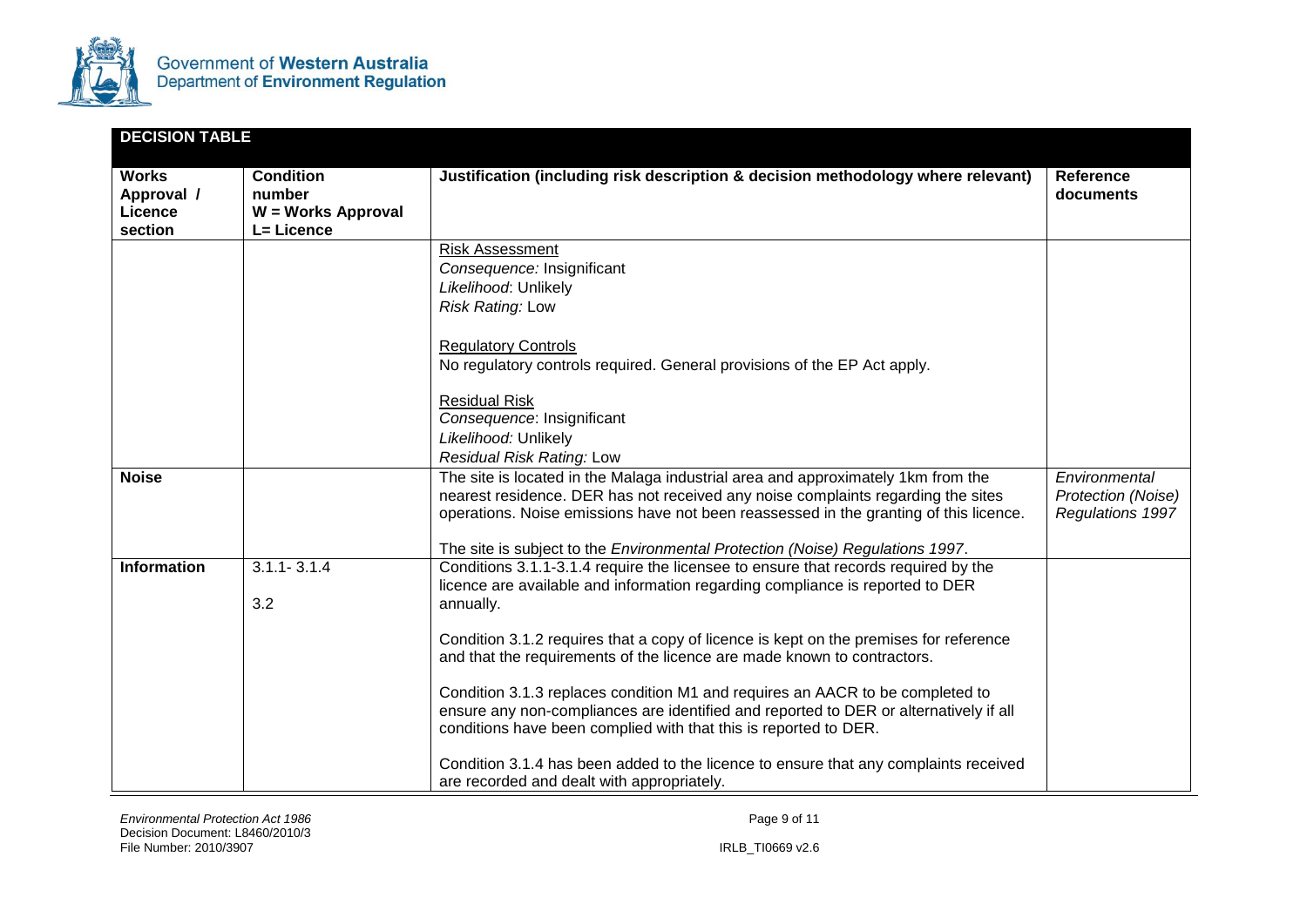

| <b>DECISION TABLE</b>                                   |                                                                |                                                                                                                                                                                                                                                                                                  |                               |
|---------------------------------------------------------|----------------------------------------------------------------|--------------------------------------------------------------------------------------------------------------------------------------------------------------------------------------------------------------------------------------------------------------------------------------------------|-------------------------------|
| <b>Works</b><br>Approval /<br><b>Licence</b><br>section | <b>Condition</b><br>number<br>W = Works Approval<br>L= Licence | Justification (including risk description & decision methodology where relevant)                                                                                                                                                                                                                 | <b>Reference</b><br>documents |
|                                                         |                                                                | Condition 3.2.1 requires the licensee to submit an annual report that includes the<br>AACR as per condition 3.1.3, the summary of any failure or malfunction of pollution<br>control equipment, a summary of complaints and the through-put the premises has<br>completed for the annual period. |                               |
| Licence<br><b>Duration</b>                              |                                                                | As the site has been assessed as low risk the licence has been issued for 5 years                                                                                                                                                                                                                |                               |